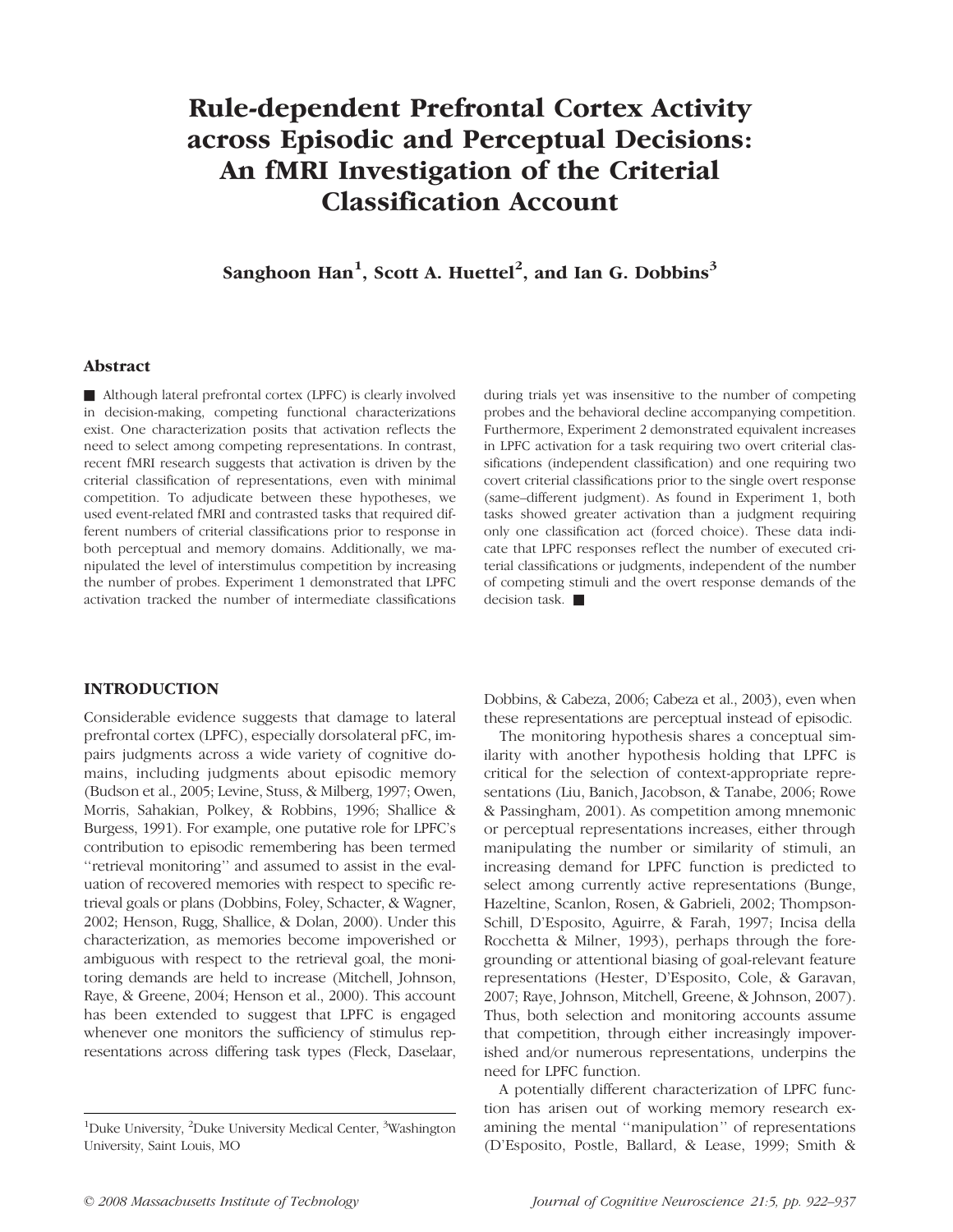Jonides, 1999). Under the manipulation framework, LPFC is critical for actively working with representations with respect to a standard or criterion. More specifically, it is not the need to select a particular stimulus representation as task appropriate but the need to reorder or perform other abstracted assignment operations on the representations (i.e., ranking, sorting, alphabetization) that is deemed critical. In keeping with the selection and the monitoring accounts, however, the manipulation characterization of LPFC arguably also predicts that recruitment would necessarily increase as the number of items to be manipulated increased because this would amplify competition among the item representations (i.e., Braver et al., 1997).

Despite the central role afforded competition among representations in these current frameworks, there is evidence that suggests insensitivity of LPFC to situations that should lead to increased competition or the need for heightened selection. For example, researchers have found that LPFC activation was not closely tied to performance during classification judgments in the AX Continuous Performance Test (AX-CPT; Barch et al., 1997). This task requires conditional ''target'' or ''nontarget'' classification of a standard depending upon which cue it follows. The authors examined performance on this task crossing a manipulation of delay between items (long or short) with stimulus degradation (perceptually degraded or intact). Although behavior was unaffected by delay manipulation, a tonic elevation of LPFC was observed in response to the long delay condition. In contrast, the stimulus degradation significantly reduced performance, yet it did not elevate LPFC activation. Because the latter manipulation should clearly increase competition or need for selection, these findings suggest that competition does not directly influence the region's response. Likewise, Carter et al. (1998) also found that LPFC was not activated in the AX-CPT task conditions expected to elicit competing representations. Finally, another example of insensitivity of the region to competition was observed in a recent study that separated decision rule-based activation from evidencebased pFC activation during episodic remembering and lexical decisions (Dobbins & Han, 2006). These authors argued that the rule complexity and the quality of available evidence represented independent factors governing observed success rates. Consistent with the distinction, they found that LPFC activation did not track the large differences in the level of mnemonic evidence supporting judgments. In contrast, the region appeared modulated by the requirement to employ different decision rules, and the authors suggested that LPFC activation varied as a function of the required number of criterial classifications prior to responding.

In the current study, two separate event-related fMRI experiments were designed to test the hypothesis that LPFC activation specifically reflects the number of criterial classifications rendered during a decision problem. If correct, activation should be sensitive to the complexity of different decision rules. Additionally, activation should not directly track the level of competition among the representations to which the rules are applied. Furthermore, task difficulty, as indexed by accuracy and reaction time, should also fail to account for LPFC activation. Under the criterial classification hypothesis, it is the action of judging a representation with respect to a criterion that is assumed to drive LPFC activity. We examined combinations of three types of decision rules that theoretically differ in the number of criterial classifications required prior to responding [forced choice, same–different (Experiment 1), and additionally independent classification (Experiment 2); see Methods and Figure 1] to see if LPFC activation tracked the number of criterial judgments assumed across the different rule types. The design also allowed us to test whether activation was linked to the number of competing stimuli or response representations, as the selection-based accounts instead predict, by increasing the number of competing stimulus representations present during the forced-choice decision type. For example, selecting a target among three candidates should clearly

Figure 1. Examples of decision rules for perceptual gender judgments used in Experiments 1 and 2. Discussion of rules can be found in the text. Rows beneath boxes indicated how the tasks differed in motor responses, anticipated criterial classifications, and number of competing stimuli. AFC = alternative forced choice; ASD = alternative same–different; AIC = alternative independent classification.

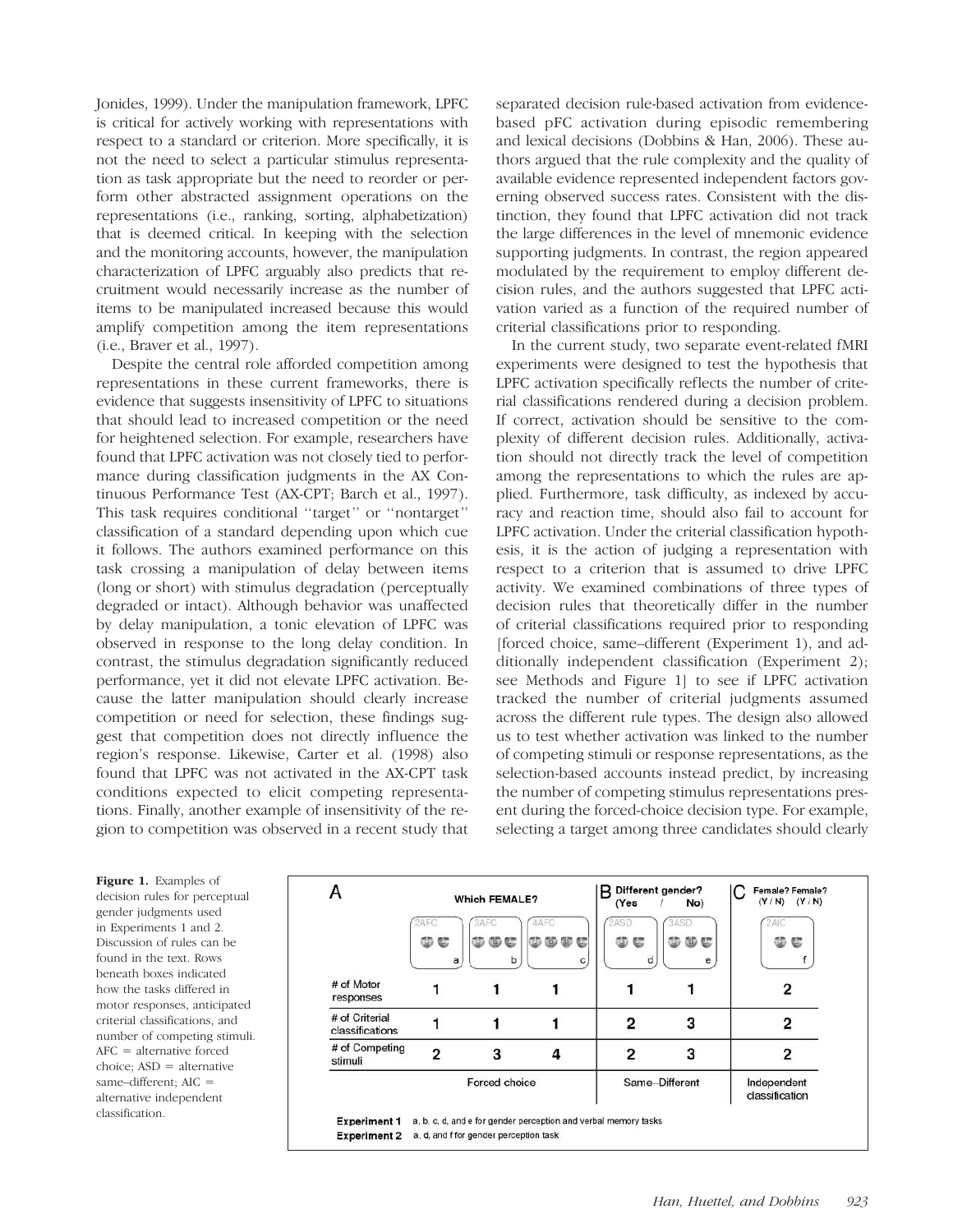involve more competition than selecting a target among two. Additionally, we imposed a delay between probe presentations in Experiment 2 to see if the regional activity was sensitive to the need to hold intermediate covert classifications in working memory. Decisions were examined across verbal memory and perceptual judgment domains to verify that LPFC activity was recruited in a highly domain general manner (Duncan, 2001).

# METHODS

# Participants

Twelve native English-speaking volunteers were included in Experiment 1. Participants were four men and eight women, with a mean age of 21.6 years (age range = 19– 27 years). An independent sample of 15 native English speakers (7 women; ages  $19-28$  years,  $M = 22.5$ ) was enrolled in Experiment 2. Informed consent was obtained in a manner approved by the Institutional Review Board of Duke University Medical Center. The participants were paid \$20 for each hour of participation.

# Materials and Tasks

Experiment 1 examined memory judgments for words intermixed with gender judgments for faces. For the words, 568 nouns were drawn randomly from a pool of 1,216 words for each subject (on average 7.09 letters and 2.34 syllables, with a Kucera–Francis corpus frequency of 8.85). From this list, two lists of 284 items (114 old, 170 new items for each cycle) were constructed for use in two memory study/test cycles. For the gender judgment, a total of 496 face pictures (192 female, 304 male) were selected and used in two face runs (Endl et al., 1998). The stimuli were cropped to exclude hair and lower chin areas to make the judgments more challenging. Experiment 2 consisted of only the gender judgment task, and a total of 424 face pictures (212 female) were selected from the same stimulus set and pseudorandomly assigned to the conditions for each subject.

Experiment 1 examined forced-choice and same– different judgments, whereas Experiment 2 added an independent-classification judgment and a delay manipulation. During forced-choice decisions, subjects were presented with an array of probes containing one target and a number of lures and were required to select the target satisfying a single criterion, for example, selecting which of three faces was female. Regardless of the number of lures present during forced choice, only one of the presented items satisfies the decision criterion, with the judgment postponed until the relative evidence among competitors has been compared. Thus, criterial classification demands are assumed relatively constant across levels of forced choice, although increasing the number of lures should generally reduce performance and increase competition among stimulus representations (see Figure 1). During same–different judgments, subjects are asked to determine whether each of the members arises from the same or different categories. For example, if a pair of faces contained a male face and a female face, the correct response would be ''different.'' Although same–different and forced-choice tasks can be fully matched in terms of probe construction and motor requirements, same–different judgments require additional criterial classifications prior to response. More specifically, observers must independently classify each probe item with respect to a criterion, hold these intermediate classifications in mind, and finally compare the classifications to reach the terminal decision, ''same'' or ''different.'' Although the two covert classification operations should heavily tax a region critical for criterial classification, they are not clearly related to a hypothetical mechanism for selecting among competing stimuli or response representations.

Finally, we also investigated independent-classification decisions (Reynolds, McDermott, & Braver, 2006). During these judgments, subjects are asked to overtly and separately classify each presented item. For example, if a pair of faces contained a male and a female face, the observer should separately respond ''male'' to the left item and then ''female'' to the right. Here, as with same–different judgments, both items are judged with respect to a decision criterion, although the judgments are overt during independent-classification versus covert during same–different trials. Additionally, there is no requirement to hold intermediate judgments in mind during the independent-classification task because the judgment to the first item need not be directly contrasted with the judgment to the second item. Although the independentclassification task can be matched to the forced-choice and same–different tasks in terms of the nature and the number of probe stimuli, it necessarily involves more overt responses.

#### fMRI Data Acquisition

In Experiment 1, scanning was performed on a 4-T, General Electric ( Waukesha, WI) scanner using a standard head coil. Functional data were acquired using a spiral in-pulse sequence (acquisition matrix  $64 \times 64$ ,  $TR = 2000$  msec,  $TE = 31$  msec, 34 axial slices parallel to AC–PC plane with near-isotropic voxels of  $3.75 \times$  $3.75 \times 3.8$  mm, no gap) designed to minimize susceptibility artifact. Before functional data collection, four dummy volumes were discarded to allow for T1 equilibration. Participants' head motion was minimized using foam padding and a forehead strap. High-resolution T1-weighted anatomical images (3-D SPGR) were acquired for visualization. In Experiment 2, we used a 3-T General Electric scanner using a standard head coil, and functional data were acquired using a standard EPI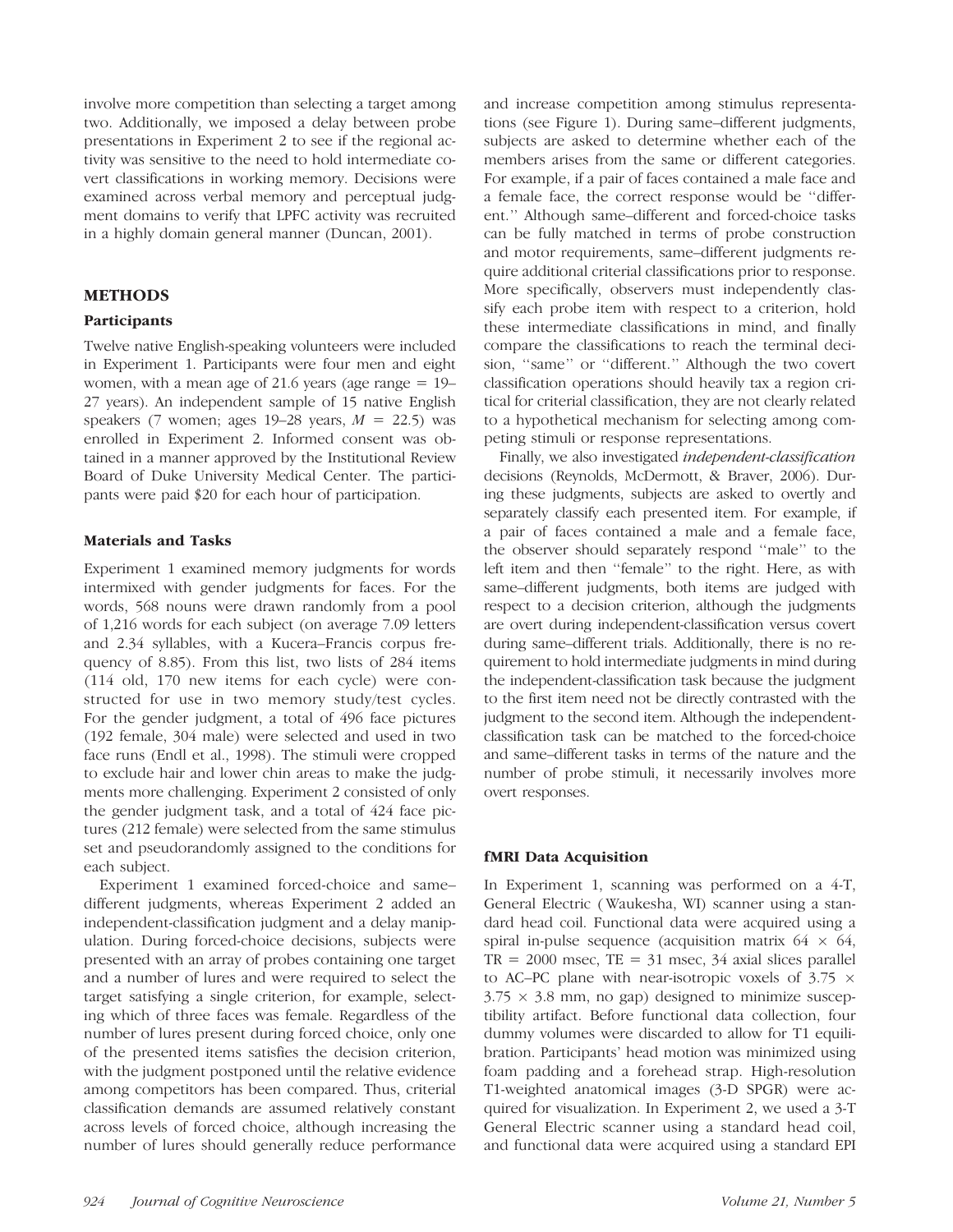pulse sequence. Other scanning parameters/protocols were identical to those in Experiment 1.

# fMRI Data Analyses

Analyses focused on memory retrieval and gender discrimination runs, the memory encoding phases of Experiment 1 were not included. Data were preprocessed using SPM99 ( Wellcome Department of Cognitive Neurology, London, UK; http://www.fil.ion.ucl.ac.uk/spm/). Slice acquisition timing was corrected by resampling all slices in time relative to the middle slice collected, followed by rigid body motion correction across all runs. Functional data were spatially normalized to a canonical EPI template using a 12-parameter affine and nonlinear cosine transformation and then spatially smoothed with an 8-mm full-width at half-maximum isotropic Gaussian kernel. Each scanning session was rescaled such that the mean global signal was 100 across the volumes.

For the analyses, volumes were treated as a temporally correlated time series and modeled by convolving a synthetic hemodynamic response function and its temporal and dispersion derivative using the onset times for the events. The motion parameters for each run were entered into the model as user-specified regressors. The resulting functions were used as covariates in a general linear model, along with a basis set of cosine functions that were used to high-pass filter the data and a covariate representing session effects. The least squares parameter estimates of the best fitting synthetic HRF for each condition of interest (averaged across runs) were used in pairwise contrasts and stored as a separate image for each subject. These difference images were then tested against the null hypothesis of no difference between contrast conditions using one-tailed  $t$  tests. The data were statistically analyzed treating subjects as a random effect.

To control for family-wise error resulting from multiple comparisons, we conducted a Monte Carlo simulation procedure to determine the height and the extent threshold sufficient for enforcing a maximum type 1 error of 0.05 for reported clusters (Slotnick, Moo, Segal, & Hart, 2003). Based on the results of the simulation, clusters were considered significant and further scrutinized if they consisted of 24 or more contiguous voxels (3 mm isotropic) exceeding a minimum probability threshold of 0.003. Functional ROIs were extracted by MarsBar Toolbox using peristimulus time averaging for the event-related fMRI data surviving the contrasts (Brett, Anton, Valabregue, & Poline, 2002). Percent signal averages were obtained for the above threshold voxels within an 8-mm radius of each of the SPMidentified maxima. For the delayed runs in Experiment 2, selective averaging was performed on the data after filtering and adjustment for all other effects such as lowfrequency signal components or effects of other trial conditions using a finite impulse response model. Mean

signal comparisons within the predefined ROIs were considered reliable at an alpha level of .05.

# EXPERIMENT 1

# Procedures

During Experiment 1, subjects alternated between runs of memory and perceptual judgment tasks using the same decision rules (described below). During the study phase directly preceding memory tests, subjects made a concrete/abstract judgment for each presented word (2 sec). The study phase had 142 trials including 28 interspersed fixation baseline trials. During the memory test phase, subjects were presented with a single word, a word pair, a triplet, or a quartet in each retrieval trial for 6 sec. Prompts indicating the appropriate decision rule were simultaneously presented underneath the words. During the two-alternative forced-choice (2AFC) trials, subjects were presented with a word pair (one target, one lure), above the prompt ''Which old?,'' which indicated participants should select the location of the studied word (left or right). There were also threealternative forced-choice (3AFC; one target, two lures) and four-alternative forced-choice (4AFC; one target, three lures) tasks, yielding a total of three levels of forced choice in which the number of task-relevant representations increased, but only one item satisfied the criterion. In contrast to these forced-choice trials, there were also two-alternative same–different (2ASD) trials where subjects were required to determine whether the pair contained one old and one new item (different) or were constructed from the same item types (both studied or both lure—same). Immediately below the probes, the prompt ''Different?'' indicated they should press the first button ''yes'' if they believed that the probes were different or the second button ''no'' button if instead they believed them to be from the same memory category. There were three-alternative same– different (3ASD) trials where the subjects determined if the triplet contained an odd item type (viz., one old and two new items). The order of 152 retrieval trials<sup>1</sup> including 30 fixation trials  $(\sim]20\%$  of total trials) was determined using an optimization algorithm for fMRI experimental design (Wager & Nichols, 2003). This optimal sequencing program was used to order all conditions in all runs of the current experiments.

During the perceptual gender discrimination, subjects were presented with male or female face stimuli and were asked to make forced-choice decisions ( Which female?) or same–different (Different?) decisions analogous in form to those used during the memory judgments. Thus, the decision rules in the gender discrimination were fully matched with the decision rules in the memory tests and the timing, and response deadlines were also matched. In total, Experiment 1 contained two runs of the verbal memory task interspersed with two runs of the gender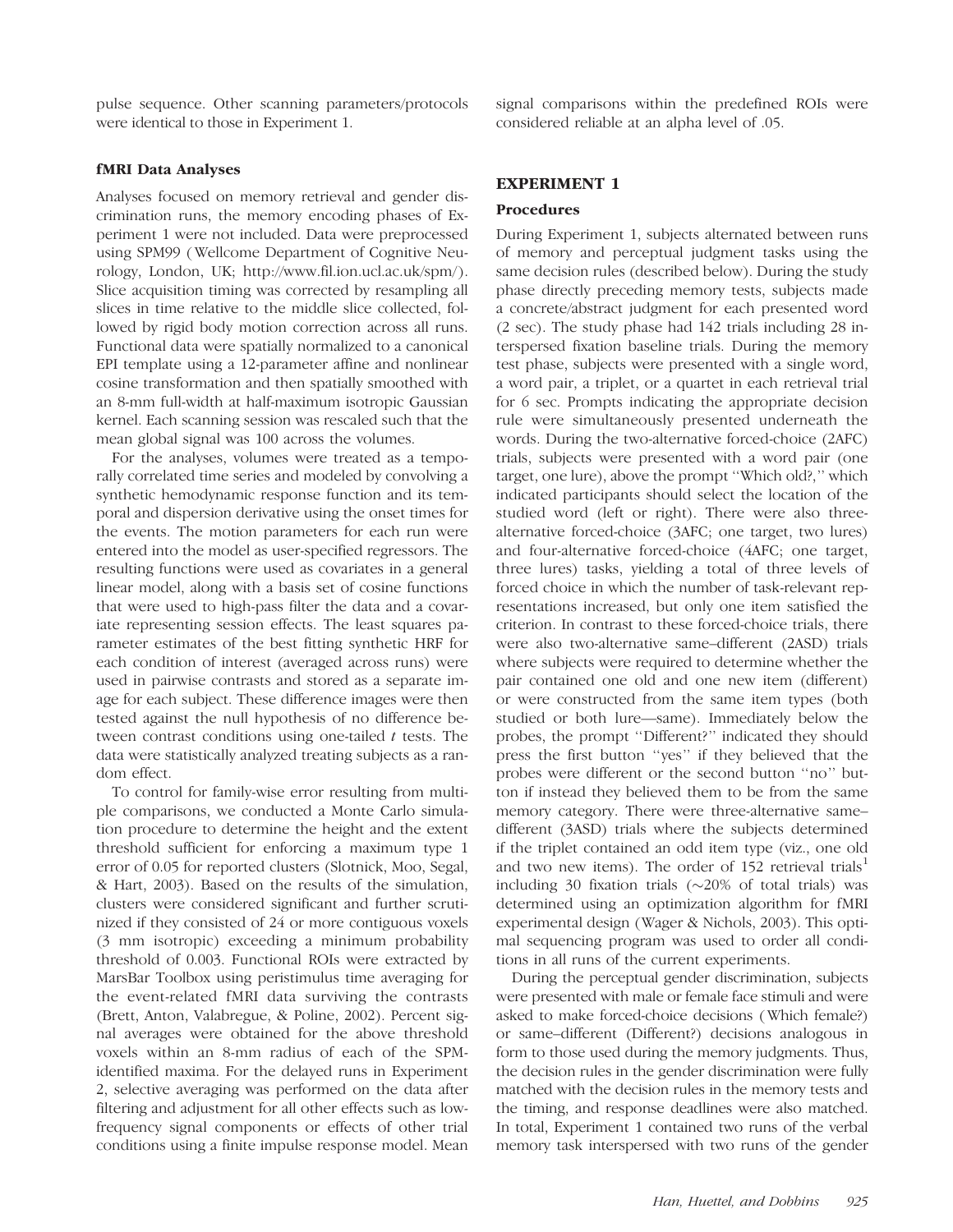discrimination task. All subjects started with the gender discrimination task.

#### Results—Task Performance

During verbal recognition, linear trend analyses across the levels of forced-choice decisions demonstrated both decreasing accuracy  $[F(1, 11) = 205.97, MSE = 0.004,$  $p < .001$  and increasing reaction time  $F(1, 11) = 24.03$ ,  $MSE = 138,120, p \lt 0.001$  as the number of lures increased (Table 1). During gender discrimination, accuracy did not significantly decline with increasing numbers of lures  $[F(1, 11) = 1.14, MSE = 0.002, p > .30]$ ; however, reaction time did significantly increase  $[F(1, 11) = 102.91]$ ,  $MSE = 27,260, p < .001$ . Overall, the data demonstrate that performance declined as the number of lures increased during forced-choice judgment, although the decline was more prominent for verbal memory judgments than perceptual gender judgments. Table 1 also lists correct response rates for same–different performance. It is clear that subjects generally found same–different judgments more demanding than forced choice when the number of stimuli in the arrays was the same. This was anticipated given current decision models of these tasks (Macmillan & Creelman, 1991).

Of key interest was whether there was a condition under which forced-choice and same–different responding was similarly difficult. If there were a forced-choice task with more stimuli that exhibited the same level of performance as a same–different task with fewer stimuli, this would serve as a strong test of the criterial classification versus competition accounts in the fMRI data. Given this goal, we focused exclusively on contrasting 2ASD versus 4AFC. For verbal memory, there was no reliable difference in accuracy between 4AFC and 2ASD  $[0.49 \text{ vs. } 0.57; t(11) = 1.71, p = .12]$  or in reaction times [3133 vs. 3396 msec;  $t(11) = 1.57$ ,  $p = .15$ ] during cor-

rect responding, indicating that these trials were similar in difficulty for verbal memory. For gender discrimination, same–different performance was lower than forced choice [0.85 vs. 0.64;  $t(11) = 6.85$ ,  $p < .001$ ]. Reaction times, however, did not differ between the 4AFC and the 2ASD [2754 vs. 2916 msec;  $t(11) = 1.36$ ,  $p = .20$ ]. Thus, unlike the verbal memory task, the behavioral data suggested that same–different responding remained more difficult than forced choice, even when the number of alternatives for the latter was increased to four.

# Results—fMRI Data

# Rule-based Modulation in LPFC

The initial analysis focused on contrasting same–different and forced-choice decisions under conditions that were fully matched for the number of alternatives (viz., two and three alternatives) during both memory and perceptual judgments. Furthermore, to rule out domainspecific effects, voxels were removed from this conjunction map if they demonstrated sensitivity to the domain of judgment (verbal memory or gender discrimination) at a liberal threshold (0.3, no voxel extent). This ensured that any voxel that illustrated even a minor tendency to differentially respond across words or faces regardless of rule type was removed from the resulting map (Figure 2, Table 2).

The results revealed greater activation for the same– different compared with forced-choice rule in bilateral pFC (approximate Brodmann's area 46/9) and medial superior frontal  $(\sim$ BA 6) regions as well as in parietal  $(\sim$ BA 7) and extrastriate areas ( $\sim$ BA 17/18/19; Table 2; no relative increases were observed during the reverse contrast). Example time courses reconstructed from the right LPFC region (Figure 2A and B) confirm that the masking was successful and clearly demonstrate that

|  |  |  |  |  |  | Table 1. Accuracy and Reaction Time for Gender and Memory Discrimination, Experiment 1 |  |  |
|--|--|--|--|--|--|----------------------------------------------------------------------------------------|--|--|
|--|--|--|--|--|--|----------------------------------------------------------------------------------------|--|--|

|            |           |         |             | <i>Alternatives</i> |             |
|------------|-----------|---------|-------------|---------------------|-------------|
| Domain     | Rule      | Measure | Two         | <i>Three</i>        | Four        |
| Memory     | FC        | % Corr  | 0.87(0.08)  | 0.57(0.10)          | .49(0.12)   |
|            |           | RT      | 2,390 (336) | 2,965 (473)         | 3,133 (612) |
|            | <b>SD</b> | % Corr  | 0.57(0.13)  | 0.57(0.12)          | N/A         |
|            |           | RT      | 3,396 (302) | 3,401 (487)         | N/A         |
| Perception | FC        | % Corr  | 0.86(0.12)  | 0.84(0.10)          | 0.85(0.08)  |
|            |           | RT      | 2,071 (283) | 2,452 (383)         | 2,754 (403) |
|            | <b>SD</b> | % Corr  | 0.64(0.15)  | 0.75(0.16)          | N/A         |
|            |           | RT      | 2,916 (324) | 3,419 (488)         | N/A         |

Values in parentheses indicate standard deviations.

% Corr = percent correct; FC = forced choice; SD = same–different; RT = reaction times (msec).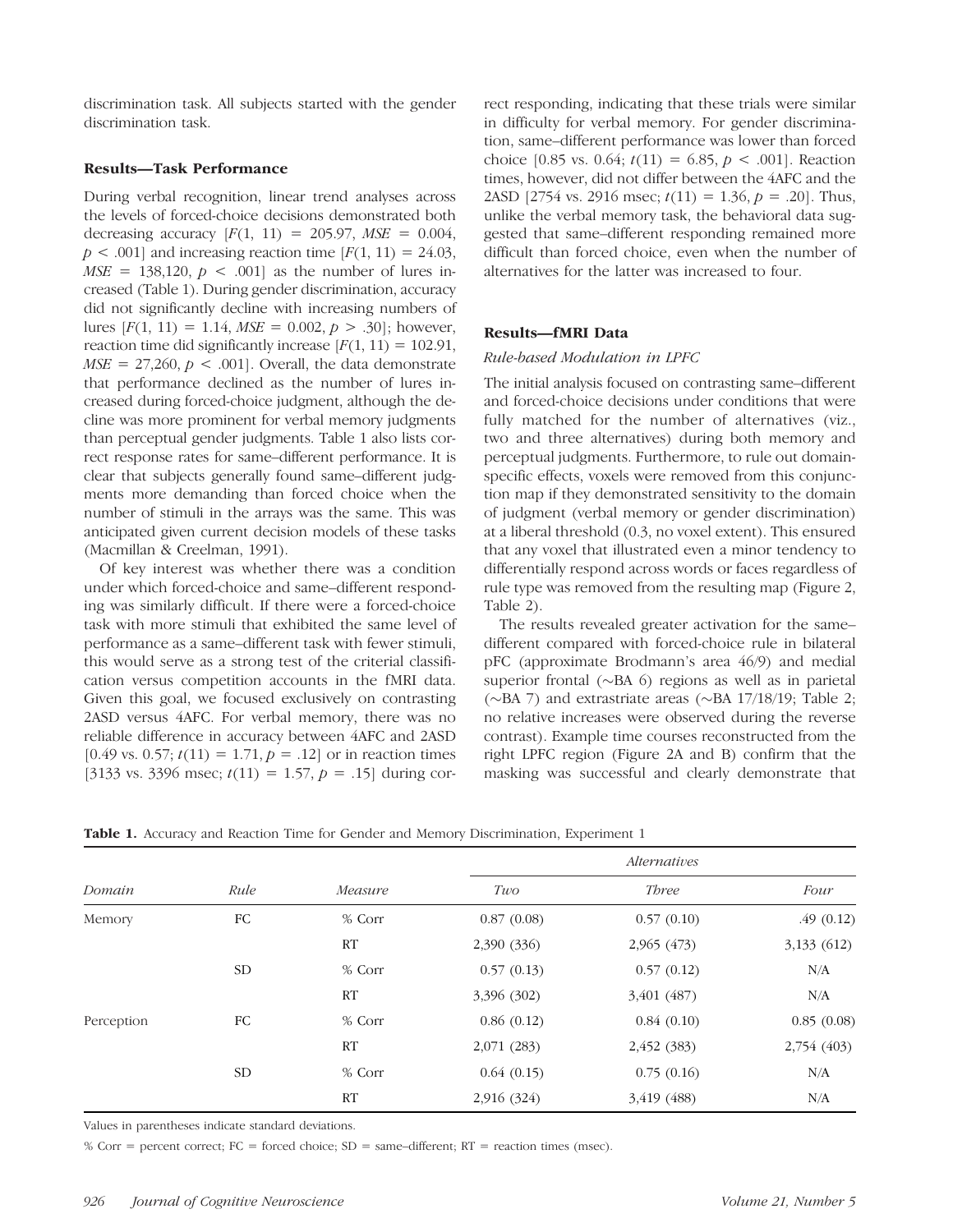Figure 2. Rule-modulated activation in LPFC: Experiment 1.



Table 2. Regions Demonstrating Greater Activation during Same–Different versus Forced-Choice Verbal Memory and the Analogous Contrast during Perceptual Gender Discrimination

| Region                   | BA    | $\mathcal{X}% _{0}$ | $\mathcal V$ | $\boldsymbol{z}$ |    | Vox. Z Score |
|--------------------------|-------|---------------------|--------------|------------------|----|--------------|
| Left Hemisphere          |       |                     |              |                  |    |              |
| Extrastriate             | 18    | $-33$               | $-93$        | $-3$             | 21 | 4.51         |
|                          | 17    | $-21$               | $-102$       | $-18$            | 8  | 3.97         |
|                          | 18    | $-33$               | $-93$        | $-21$            | 11 | 3.96         |
| Medial superior frontal  | 6     | $-9$                | 12           | 57               | 21 | 4.2          |
| Ventrolateral prefrontal | 45    | $-57$               | 21           | 6                | 20 | 4.18         |
| Dorsolateral prefrontal  | 9/46  | $-48$               | 33           | 33               | 15 | 3.94         |
|                          | 46    | $-51$               | 39           | 24               | 11 | 3.81         |
| Right Hemisphere         |       |                     |              |                  |    |              |
| Extrastriate             | 18/17 | 21                  | $-102$       | $-12$            | 13 | 5.72         |
|                          | 18/19 | 30                  | $-96$        | $\overline{0}$   | 24 | 5.47         |
|                          | 18    | 21                  | $-102$       | $-3$             | 17 | 4.89         |
|                          | 18    | 27                  | $-96$        | $-9$             | 23 | 4.66         |
|                          | 18    | 39                  | $-93$        | -9               | 13 | 4.6          |
| Dorsolateral prefrontal  | 46    | 57                  | 36           | 24               | 13 | 4.15         |
|                          | 46    | 42                  | 27           | 24               | 26 | 3.56         |
| Dorsal frontal           | 9     | 45                  | 27           | 33               | 31 | 3.86         |
|                          | 9     | 45                  | 30           | 42               | 12 | 3.19         |
| Parietal                 | 7     | 15                  | $-78$        | 51               | 11 | 3.39         |
|                          | 7     | 18                  | $-72$        | 39               | 11 | 3.35         |

BA = approximate Brodmann's locations;  $x, y, z = MNI$  coordinates of the maximum voxel; Vox. = number of significant voxels from SPM map within an 8-mm radius of maximum.

the response was driven predominantly by the rule and not by the nature of the task domain (verbal memory or gender discrimination). Mean response activation (6– 8 sec poststimulus onset) was further analyzed to see if the number of stimuli itself modulated activation during forced-choice responding in the LPFC regions (4 vs. 3 vs. 2). In the right LPFC, trend analysis suggested no reliable relationship between the number of stimuli and the level of activation during forced-choice responding for either perceptual gender  $[F(1, 11) = 0.001, p >$ .97] or verbal memory judgments  $[F(1, 11) = 1.29, p >$ .27]. This null pattern was repeated on the left LPFC, which again demonstrated no increase in response for the perceptual  $[F(1, 11) = 0.26, p > .61]$  or memory  $[F(1, 11) = 0.81, p > .38]$  forced-choice judgments.

This insensitivity of LPFC activation to the number of competing stimuli during forced choice was also demonstrated in a parametric whole brain analyses. For both verbal memory and gender discrimination, neither the LPFC ROI nor other lateral or dorsal pFC regions were implicated in the parametric whole-brain analyses (4- vs. 3- vs. 2AFC) even when the threshold was relaxed to 0.05, five voxels. The parametric analyses only revealed bilateral extrastriate areas  $(\sim$ BA 17/18/19) showing a tendency to increase response as a function of the number of task-relevant stimuli during the forced-choice decision type.

Thus, although these behavioral analyses clearly indicated that forced choice appropriately became more difficult as more lures were added, the LPFC regions identified in the map (Figure 2) were insensitive to this difficulty effect and to the number of stimuli competing for selection. Furthermore, although the behavioral analysis indicated that 4AFC and 2ASD trials were similar in difficulty for verbal memory, Figure 2 and direct contrasts clearly showed a much higher response for the 2ASD versus the 4AFC verbal memory conditions in both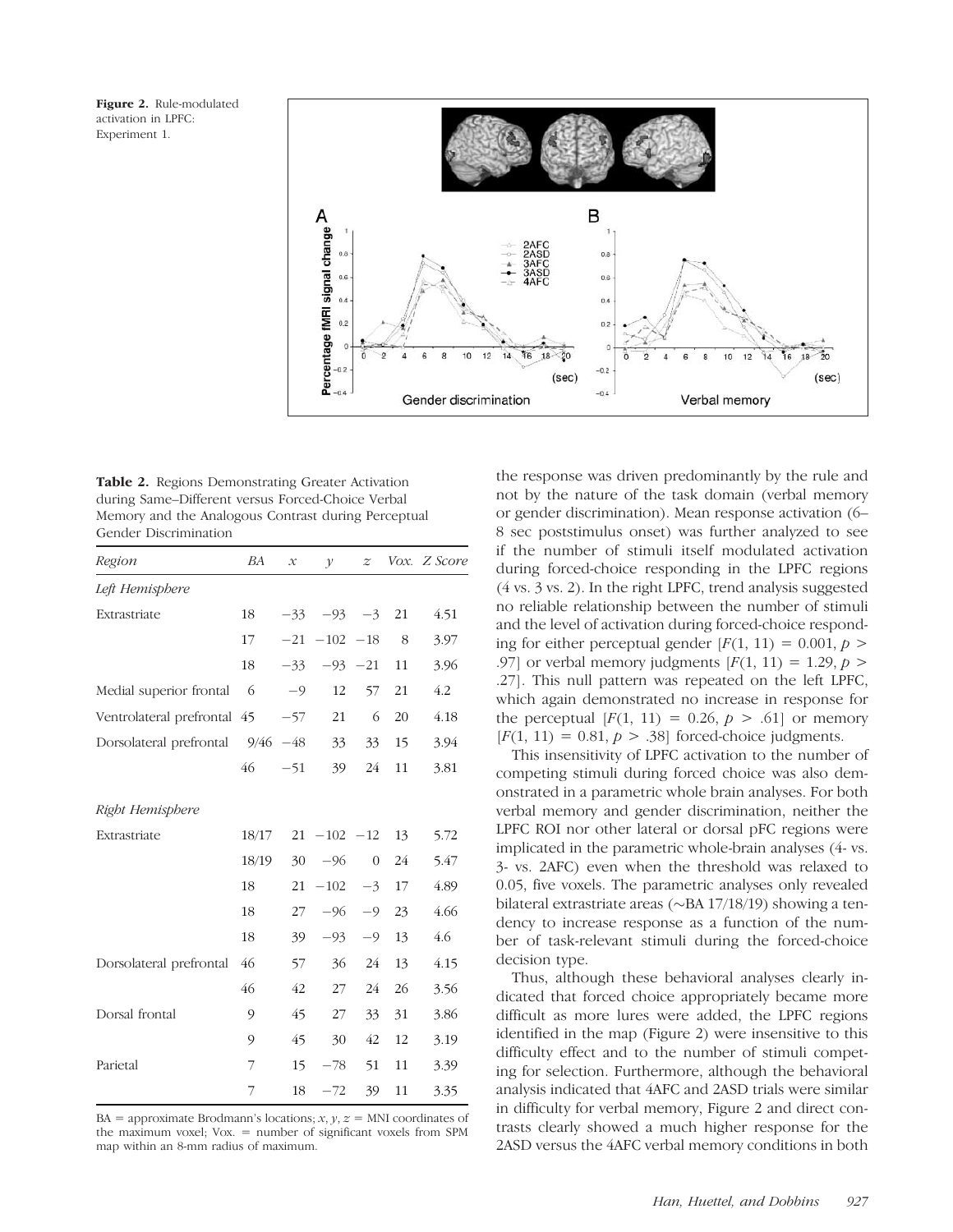left and right LPFC regions  $[0.75 \text{ vs. } 0.48, t(11) = 3.88,$  $p \lt 0.01$ ; 0.36 vs. 0.21,  $t(11) = 2.65$ ,  $p \lt 0.05$ . That is, even when performance was similar, activation in the LPFC region was significantly higher for the task requiring more intermediate criterial classifications, namely, the same–different judgment. Overall, the data demonstrate that LPFC regions responded as a function of the demand for criterial classification.

#### Domain-specific Activation

We identified regions sensitive to the material domain (verbal memory vs. perceptual gender discrimination) by directly contrasting the domains $2$  collapsed across rules and number of alternatives. To restrict the resulting map to domain-specific differences, we excluded regions demonstrating even slight sensitivity to the nature of the decision rule using a liberal threshold (0.3, no extent). Thus, the resulting regions would largely be driven by material domain but would be insensitive to differences in the specific task rule. This domain-specific pattern was shown in left pFC ( $\sim$ BA 45/46/9), left parietal ( $\sim$ BA 39/19/7), left temporal lobe ( $\sim$ BA 20/37), and bilateral extrastriate areas  $(\sim$ BA 17/18/19) favoring the verbal memory trials compared with right pFC  $(\sim$ BA 44/6/9/10) regions, right parietal ( $\sim$ BA 40), right temporal lobe  $(\sim$ BA 20/37), and bilateral extrastriate areas  $(\sim$ BA 17/18/19) favoring the perceptual discrimination of faces (Table 3).

# Double Dissociation within Each Hemisphere: Rule by Domain Interaction across pFC Regions

The data suggest that within pFC, proximal dorsal and ventral LPFC regions may display qualitatively different response patterns with more ventral areas showing specificity to the domain and more dorsal regions specificity to the type of decision rule (Figure 3). To directly test this, we conducted separate ANOVAs on the mean response of the left and the right pFC lateral regions implicated above using factors of region (more dorsal vs. more ventral), rule (same–different vs. forced choice), and material domain (verbal memory vs. face discrimination). For left pFC, as can be seen in Figure 3A and B, a double dissociation between more dorsal and more ventral regions was observed. Although more dorsal LPFC was sensitive to the decision rule  $[F(1, 11) =$ 23.41,  $p \le 0.001$  showing greater activation of samedifferent than forced-choice decisions, it did not differentially respond across domain  $(F < 1)$ . In contrast, the more ventral region demonstrated a domain-specific response (verbal memory greater than face discrimination  $[F(1, 11) = 30.08, p < .01]$  yet was relatively insensitive to the decision rule manipulation  $[F(1, 11) = 3.38, p =$ .09] although there was a minor, possible trend toward greater activity during forced-choice compared with same–different tasks. For right pFC (Figure 3C and D), dorsal LPFC was again sensitive to the different decision rules  $[F(1, 11) = 33.69, p < .001]$  yet insensitive to the task domain  $(F < 1)$ . In contrast, a posterior and slightly more ventral region was sensitive to the task domain showing greater activation for the perceptual discrimination task than verbal memory task  $[F(1, 11) = 19.91]$ ,  $p < .001$ . However, this region did not differentially respond across the decision rule types  $(F < 1)$ .

Overall, these data demonstrate a separate double dissociation within each hemisphere for very proximal prefrontal regions. Consistent with prior literature, the more dorsal LPFC areas appear to respond independently of large differences in stimulus types or task domains but are instead critically tied to the nature of the decision operations recruited by the task rule (Hayama, Johnson, & Rugg, in press; Dobbins & Han, 2006; Fleck et al., 2006). In contrast, more ventral LPFC regions are sensitive to the domain of judgment or the nature of the stimulus materials yet insensitive to the particular rule-related decision operations. Although one or the other dissociation has been reported in the literature (see review by Badre & Wagner, 2007), this appears to be the first time that a separate double dissociation has been observed in each hemisphere within the same sample of subjects.

# EXPERIMENT 2

Although the criterial classification account suggests that separately rendered classifications for each probe during same–different judgments governed LPFC activation, it could be also potentially argued that the same–different responding also requires that these intermediate judgments be temporarily held in mind so that the observer can ultimately determine whether the probes are in fact the same or different. To address this, Experiment 2 included a task that simply required the observer to overtly and independently classify each member of an array (independent classification). The independent classification of the items has no requirement for either maintenance or comparison of rendered decisions. Direct comparison of same–different tasks and independentclassification tasks should reveal increased LPFC activation for the former if the need for working memory maintenance is the critical process, whereas the criterial classifications account would predict an identical response across same–different and independent-classification tasks. For efficiency, we used only the gender-judgment task.

# Procedures

As in Experiment 1, for half of the runs, probes and decision questions were presented simultaneously. During these simultaneous runs, we contrasted forced-choice, same–different, and independent-classification decisions (two-alternative independent classification; 2AIC) for pairs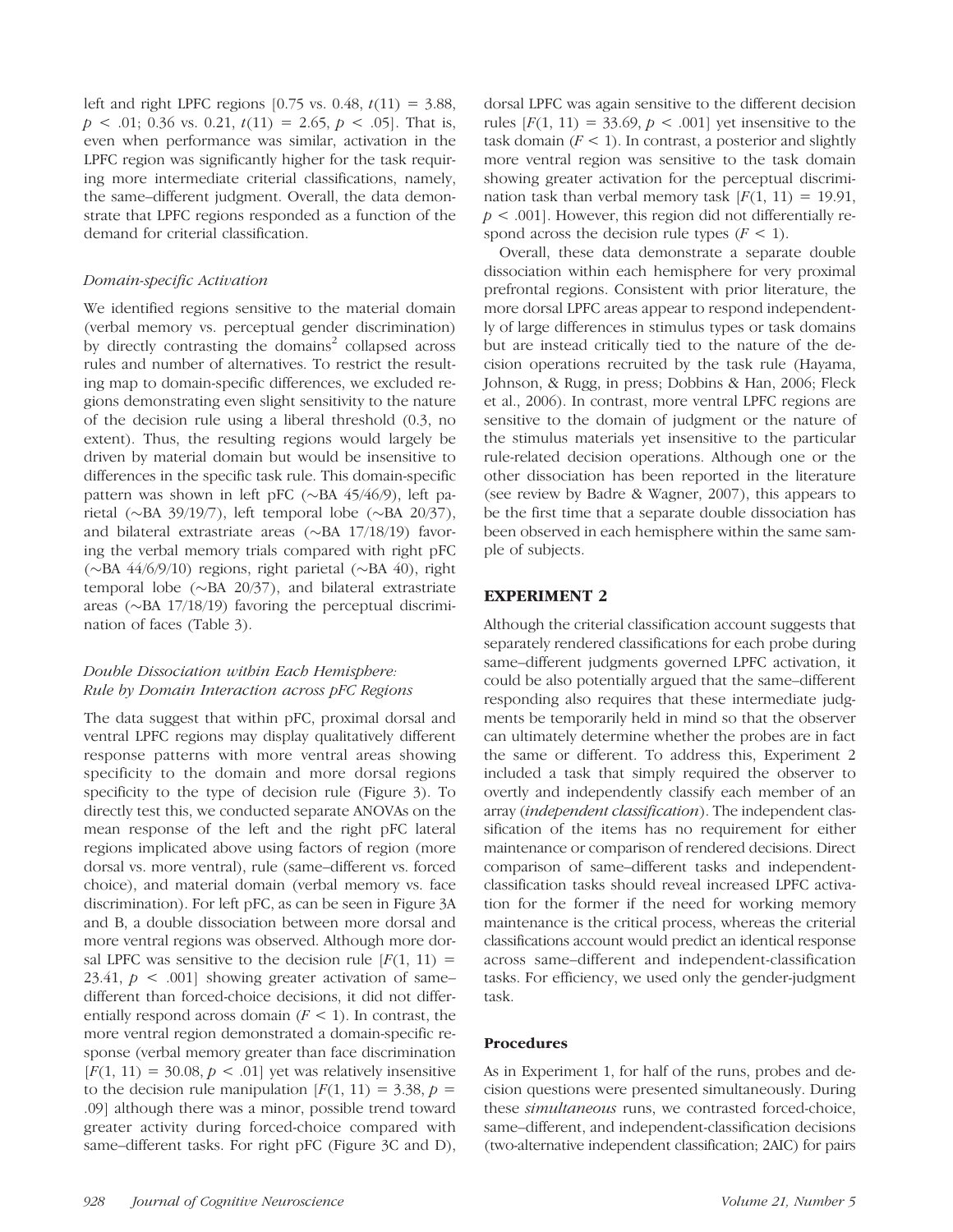|  |                                     | Table 3. Stimulus Type-dependent Responses Showing Increases for Verbal Memory versus Perceptual Gender Discrimination and Perceptual Gender |  |  |  |  |
|--|-------------------------------------|----------------------------------------------------------------------------------------------------------------------------------------------|--|--|--|--|
|  | Discrimination versus Verbal Memory |                                                                                                                                              |  |  |  |  |

| Regions                                          | Lat.         | $B\!A$         | $\mathcal{X}% _{0}=\mathcal{X}_{0}=\mathcal{X}_{0}=\mathcal{X}_{1}=\mathcal{X}_{1}=\mathcal{X}_{2}=\mathcal{X}_{1}=\mathcal{X}_{2}=\mathcal{X}_{3}=\mathcal{X}_{4}=\mathcal{X}_{5}=\mathcal{X}_{6}=\mathcal{X}_{7}=\mathcal{X}_{8}=\mathcal{X}_{9}=\mathcal{X}_{1}=\mathcal{X}_{1}=\mathcal{X}_{1}=\mathcal{X}_{2}=\mathcal{X}_{3}=\mathcal{X}_{4}=\mathcal{X}_{5}=\mathcal{X}_{6}=\mathcal{X}_{7}=\mathcal{X}_{8}=\mathcal{X}_{9}=\mathcal{X}_{1}=\math$ | $\mathcal Y$   | $\boldsymbol{z}$ | Vox.                    | Z Score |
|--------------------------------------------------|--------------|----------------|-----------------------------------------------------------------------------------------------------------------------------------------------------------------------------------------------------------------------------------------------------------------------------------------------------------------------------------------------------------------------------------------------------------------------------------------------------------|----------------|------------------|-------------------------|---------|
| Verbal Memory > Perceptual Gender Discrimination |              |                |                                                                                                                                                                                                                                                                                                                                                                                                                                                           |                |                  |                         |         |
| Extrastriate                                     | $\mathbf L$  | 19             | $\boldsymbol{0}$                                                                                                                                                                                                                                                                                                                                                                                                                                          | $-90$          | 33               | 48                      | 4.55    |
|                                                  | $\mathbf L$  | 17/18          | $-6$                                                                                                                                                                                                                                                                                                                                                                                                                                                      | $-78$          | $\overline{9}$   | 50                      | 4.44    |
|                                                  | $\rm L/R$    | 18/19          | $\overline{0}$                                                                                                                                                                                                                                                                                                                                                                                                                                            | $-81\,$        | 27               | 74                      | 4.38    |
| Parietal                                         | L            | 39             | $-36$                                                                                                                                                                                                                                                                                                                                                                                                                                                     | $-63$          | 39               | $\overline{7}$          | 3.62    |
| Superior parietal                                | L            | 19/7/39        | $-36$                                                                                                                                                                                                                                                                                                                                                                                                                                                     | $-72$          | 42               | $\overline{4}$          | 2.93    |
|                                                  | L            | 19/7           | $-33$                                                                                                                                                                                                                                                                                                                                                                                                                                                     | $-81\,$        | 45               | 9                       | 2.9     |
| Midventrolateral                                 | L            | 45/46          | $-54$                                                                                                                                                                                                                                                                                                                                                                                                                                                     | 39             | 6                | 17                      | 3.4     |
| Inferior temporal                                | L            | 20/37          | $-60$                                                                                                                                                                                                                                                                                                                                                                                                                                                     | $-57$          | $-18\,$          | 18                      | 3.28    |
|                                                  | L            | 20/37/21       | $-60$                                                                                                                                                                                                                                                                                                                                                                                                                                                     | $-42$          | $-21$            | 3                       | 2.77    |
| Dorsal                                           | $\mathbf L$  | $\overline{9}$ | $-54$                                                                                                                                                                                                                                                                                                                                                                                                                                                     | 12             | 33               | $\overline{4}$          | 3.24    |
| Perceptual Gender Discrimination > Verbal Memory |              |                |                                                                                                                                                                                                                                                                                                                                                                                                                                                           |                |                  |                         |         |
| Extrastriate                                     | ${\bf R}$    | 17             | $\overline{9}$                                                                                                                                                                                                                                                                                                                                                                                                                                            | $-93$          | $-3$             | 32                      | 4.92    |
|                                                  | ${\bf R}$    | 17             | 12                                                                                                                                                                                                                                                                                                                                                                                                                                                        | $-87$          | $-9$             | 55                      | 4.81    |
|                                                  | $\mathbf L$  | 17/18          | $-6$                                                                                                                                                                                                                                                                                                                                                                                                                                                      | $-96$          | $-3$             | 24                      | 3.85    |
|                                                  | L            | $18\,$         | $-18$                                                                                                                                                                                                                                                                                                                                                                                                                                                     | $-90$          | $-12$            | 27                      | 3.81    |
|                                                  | L            | 18             | $-9$                                                                                                                                                                                                                                                                                                                                                                                                                                                      | $-102$         | 9                | 24                      | 3.7     |
|                                                  | $\mathbf L$  | 18             | $\,0\,$                                                                                                                                                                                                                                                                                                                                                                                                                                                   | $-105$         | 6                | 19                      | 3.66    |
|                                                  | ${\bf R}$    | 18/19          | 18                                                                                                                                                                                                                                                                                                                                                                                                                                                        | $-72$          | $-9$             | 15                      | 3.53    |
|                                                  | $\mathbb{R}$ | 19             | 18                                                                                                                                                                                                                                                                                                                                                                                                                                                        | $-60$          | $-12$            | 10                      | 3.22    |
| Dorsal                                           | $\mathbb{R}$ | 9              | 15                                                                                                                                                                                                                                                                                                                                                                                                                                                        | 54             | 30               | 58                      | 4.27    |
|                                                  | ${\bf R}$    | 9/6            | 51                                                                                                                                                                                                                                                                                                                                                                                                                                                        | $\mathfrak{Z}$ | 30               | 5                       | 3.26    |
| Medial Frontopolar                               | L            | $10\,$         | $-9$                                                                                                                                                                                                                                                                                                                                                                                                                                                      | 69             | $\mathfrak{Z}$   | $20\,$                  | 4.12    |
|                                                  | $\mathbb{R}$ | 10             | $\overline{9}$                                                                                                                                                                                                                                                                                                                                                                                                                                            | 54             | 3                | 45                      | 4.1     |
|                                                  | $\rm R$      | 10             | 9                                                                                                                                                                                                                                                                                                                                                                                                                                                         | 66             | $\mathfrak{Z}$   | 45                      | 3.96    |
|                                                  | $\mathbb{R}$ | $10\,$         | 12                                                                                                                                                                                                                                                                                                                                                                                                                                                        | 66             | 18               | 57                      | 3.9     |
| Inferior temporal                                | R            | 37/19          | 54                                                                                                                                                                                                                                                                                                                                                                                                                                                        | $-66$          | $-3$             | 31                      | 3.94    |
|                                                  | $\mathbb{R}$ | 37             | $-33$                                                                                                                                                                                                                                                                                                                                                                                                                                                     | $-48$          | $-15$            | 14                      | 3.49    |
|                                                  | ${\bf R}$    | 19             | 39                                                                                                                                                                                                                                                                                                                                                                                                                                                        | $-75$          | $-6$             | $\overline{\mathbf{c}}$ | 2.81    |
| Ventral                                          | ${\bf R}$    | 44/45          | 57                                                                                                                                                                                                                                                                                                                                                                                                                                                        | $12\,$         | 21               | $22\,$                  | 3.94    |
|                                                  | ${\bf R}$    | $\sqrt{44}$    | $\sqrt{48}$                                                                                                                                                                                                                                                                                                                                                                                                                                               | 6              | 12               | 21                      | 3.77    |
| Parietal                                         | ${\bf R}$    | $40\,$         | 45                                                                                                                                                                                                                                                                                                                                                                                                                                                        | $-39$          | 51               | $26\,$                  | 3.51    |
|                                                  | ${\bf R}$    | $40\,$         | 54                                                                                                                                                                                                                                                                                                                                                                                                                                                        | $-30$          | $\sqrt{48}$      | 32                      | 3.39    |
|                                                  | ${\bf R}$    | $40\,$         | 39                                                                                                                                                                                                                                                                                                                                                                                                                                                        | $-48$          | 54               | 13                      | 3.23    |
|                                                  | ${\bf R}$    |                | $27\,$                                                                                                                                                                                                                                                                                                                                                                                                                                                    | $-42$          | 45               | $\overline{c}$          | 2.97    |
|                                                  | ${\bf R}$    | $40\,$         | 33                                                                                                                                                                                                                                                                                                                                                                                                                                                        | $-45$          | $\sqrt{48}$      | $\,$ 8 $\,$             | 2.94    |
| Fusiform                                         | ${\bf R}$    | 20/36          | $\sqrt{48}$                                                                                                                                                                                                                                                                                                                                                                                                                                               | $-45$          | $-30$            | $\overline{\mathbf{c}}$ | 3.04    |
|                                                  | ${\bf R}$    | 20/37          | 57                                                                                                                                                                                                                                                                                                                                                                                                                                                        | $-57$          | $-18\,$          | 3                       | 3.04    |
|                                                  | ${\bf R}$    | 19             | 42                                                                                                                                                                                                                                                                                                                                                                                                                                                        | $-87$          | 24               | $\overline{\mathbf{c}}$ | 3.01    |
|                                                  | ${\bf R}$    | 19/37          | 21                                                                                                                                                                                                                                                                                                                                                                                                                                                        | $-51$          | $-12$            | $\mathfrak{Z}$          | 2.76    |
| Middle temporal                                  | ${\bf R}$    | 37/39          | 36                                                                                                                                                                                                                                                                                                                                                                                                                                                        | $-72\,$        | $21\,$           | 11                      | 3.11    |

Lat. = Laterality.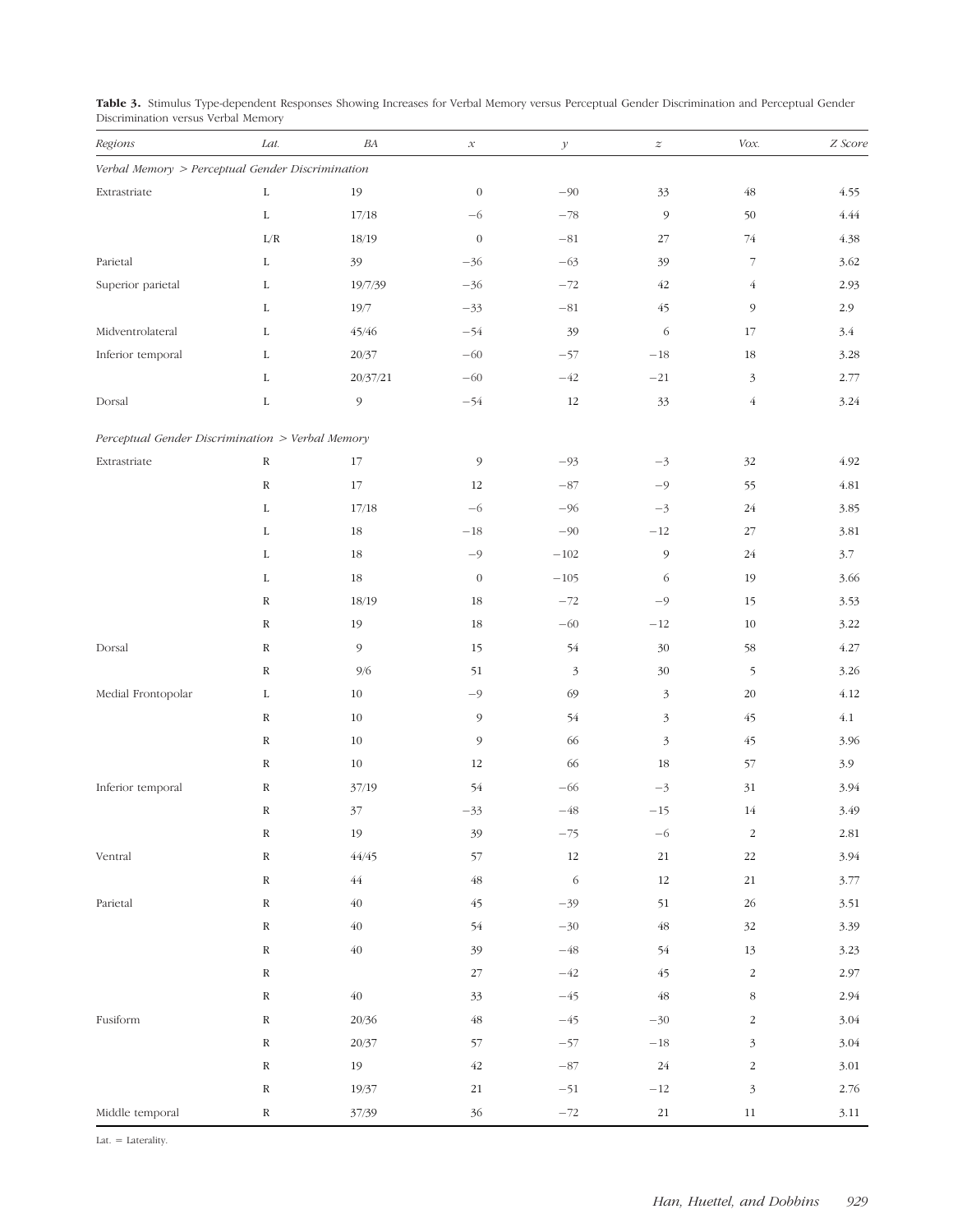Figure 3. Double dissociation within each hemisphere: Experiment 1. Error bars represent SEM. FC = forced choice; SD = same–different.



of items. The latter decision rule simply required the subject to first classify the left item and then classify the right item and, therefore, differs from the other two in requiring two overt motor responses. Only two alternatives were used throughout these *simultaneous* display runs (2AFC, 2ASD, and 2AIC). There were 16 trials for each decision condition along with 16 resting trials for each run resulting in a total of 32 trials per condition of interest. In contrast to the *simultaneous* runs, separate runs were also conducted in which the onset of the probes of each pair was temporally offset. This latter manipulation was designed to further investigate any working memory maintenance requirement inherent in same–different decisions (e.g., Barch et al., 1997). In these delayed runs, we examined 2ASD and 2AIC conditions. On each trial, the first face, along with the task cue above, was presented for 3 sec and then disappeared, whereas the task cue remained for the following 6 sec. After this delay, the second face was presented for 3 sec and disappeared, whereas the task cue remained for another 6 sec (18 sec SOA). In the 2ASD condition, the decision cue was ''Different?'' and subjects were asked to make a same– different gender judgment when they encountered the second face. For 2AIC condition, the task cue read ''Female?'' and subjects made a yes/no response for the first face gender classification (before the second face appeared) and then made a yes/no response for the second face (before the following trial started). Thus, subjects made two independent classifications for this condition, but there was no requirement to maintain or compare

these classifications. The *delayed* and simultaneous runs alternated, and there were four runs in total for each subject. All subjects began with the *delayed* run.

# Results—Task Performance

As with Experiment 1, during simultaneous classification, the behavioral data clearly show that same–different responding is more difficult than forced choice when the number of stimuli are matched across the two (see Table 4).

# Results—fMRI Data

# Simultaneous Classification

To identify similar responses across the tasks (same– different, independent classification), we looked for regions demonstrating greater activation during 2ASD responding compared with 2AFC and greater responding during 2AIC compared with 2AFC (each thresholded at the corrected level; Figure 4). This map implicated many of the regions implicated in Experiment 1, including left LPFC ( $\sim$ BA 46/10),<sup>3</sup> medial premotor ( $\sim$ BA 6/32) regions, as well as lateral premotor and posterior extrastriate areas ( $\sim$ BA 18/19; Table 5). In both the anterior and the more posterior cluster of the left LPFC response, the extracted time courses demonstrated virtually identical responses for the 2ASD and the 2AIC tasks despite the fact that inclusion in the map required no such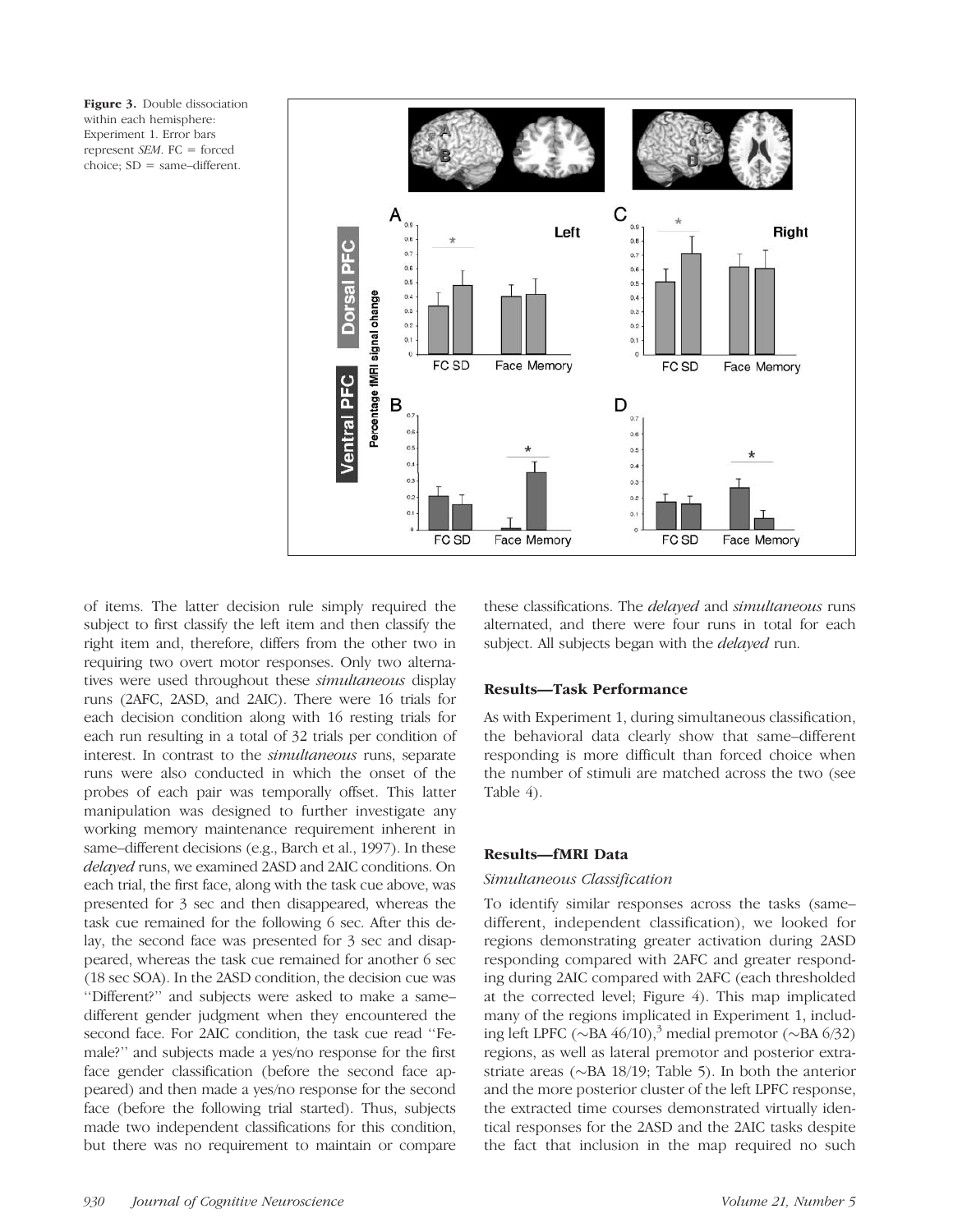**Table 4.** Accuracy and Reaction Time for Gender Judgment, Experiment 2

|              |           |         | Response    |             |
|--------------|-----------|---------|-------------|-------------|
| Condition    | Rule      | Measure | First       | Second      |
| Simultaneous | FC        | % Corr  | 0.88(0.08)  | N/A         |
|              |           | RT      | 1,881 (290) | N/A         |
|              | <b>SD</b> | % Corr  | 0.64(0.15)  | N/A         |
|              |           | RT      | 2,468 (258) | N/A         |
|              | IC        | % Corr  | 0.83(0.07)  | 0.84(0.07)  |
|              |           | RT      | 1,984 (260) | 773 (197)   |
| Delayed      | <b>SD</b> | % Corr  | 0.70(0.15)  | N/A         |
|              |           | RT      | 1,729 (336) | N/A         |
|              | IС        | % Corr  | 0.81(0.09)  | 0.82(0.09)  |
|              |           | RT      | 1,795(277)  | 1,529 (304) |

Values in parentheses indicate standard deviations.

% Corr = percent correct; FC = forced choice; SD = same–different;  $IC = independent classification; RT = reaction times (msec)$ .

similarity of response (Figure 4A and B). Direct comparison of the mean response (6–8 sec) for the two conditions yielded t values well below 1 for the anterior  $[t(1, \cdot)]$  $14$ ) = 0.16,  $p > .87$ ] and the posterior  $[t(1, 14) = 0.10]$ ,  $p > .91$ ] LPFC clusters. Furthermore, the LPFC activations are proximal and overlapping with those observed in Experiment 1. Figure 5A demonstrates this by examining the overlap of three contrasts, namely, same– different greater than forced choice in Experiment 1 (both domains), same–different greater than forced choice in Experiment 2, and independent classification greater than forced choice in Experiment 2 at a conservative threshold for each contrast (0.003  $\times$  0.003  $\times$ 0.003; Figure 5A, top) and also at a more liberal threshold  $(0.01 \times 0.01 \times 0.01;$  Figure 5A, bottom). Overall, these results suggest that the greater left LPFC recruitment during same–different judgment compared with forced-choice responding reflects the execution of two separate classification operations, and that maintenance of these operations in working memory is not a requirement for the elevated response.

Next, same–different and independent-classification trials were directly compared with identify putative substrates for additional operations during same–different trials. This comparison yielded additional greater activation during same–different judgment in left LPFC, midline pFC areas, and right extrastriate cortex (Table 6; Figure 5B). Direct comparison of mean response (6– 8 sec) across proximal LPFC regions (slice;  $z = 29$ ) demonstrated Region (middle frontal vs. inferior frontal)  $\times$ Condition (same–different vs. independent classification) interactions in LPFC regions  $[F(1, 14) = 7.95, p < .05]$ . However, this increased regional response is unlikely to reflect operations wholly unique to same–different classification because there was also prominent above baseline activation for forced-choice and independent-classification tasks, albeit lower than during same–different judgments. Given this, the response may reflect more general working memory maintenance of stimuli, response options, or the mapping between the two. Alternatively, this increased response may indicate the greater range of potential outcomes across the task. For example, with two items, there are four potential outcomes of a same– different task (both old, both new, left old and right new, right old and left new). However, for a forced-choice task, either the left item is old and the right is new or the

Figure 4. LPFC activation for simultaneous conditions: Experiment 2. Threedimensional overlay showing the conjunction of  $SD > FC$ and  $IC > FC$ . AFC = alternative forced choice; ASD = alternative same–different; AIC = alternative independent classification.

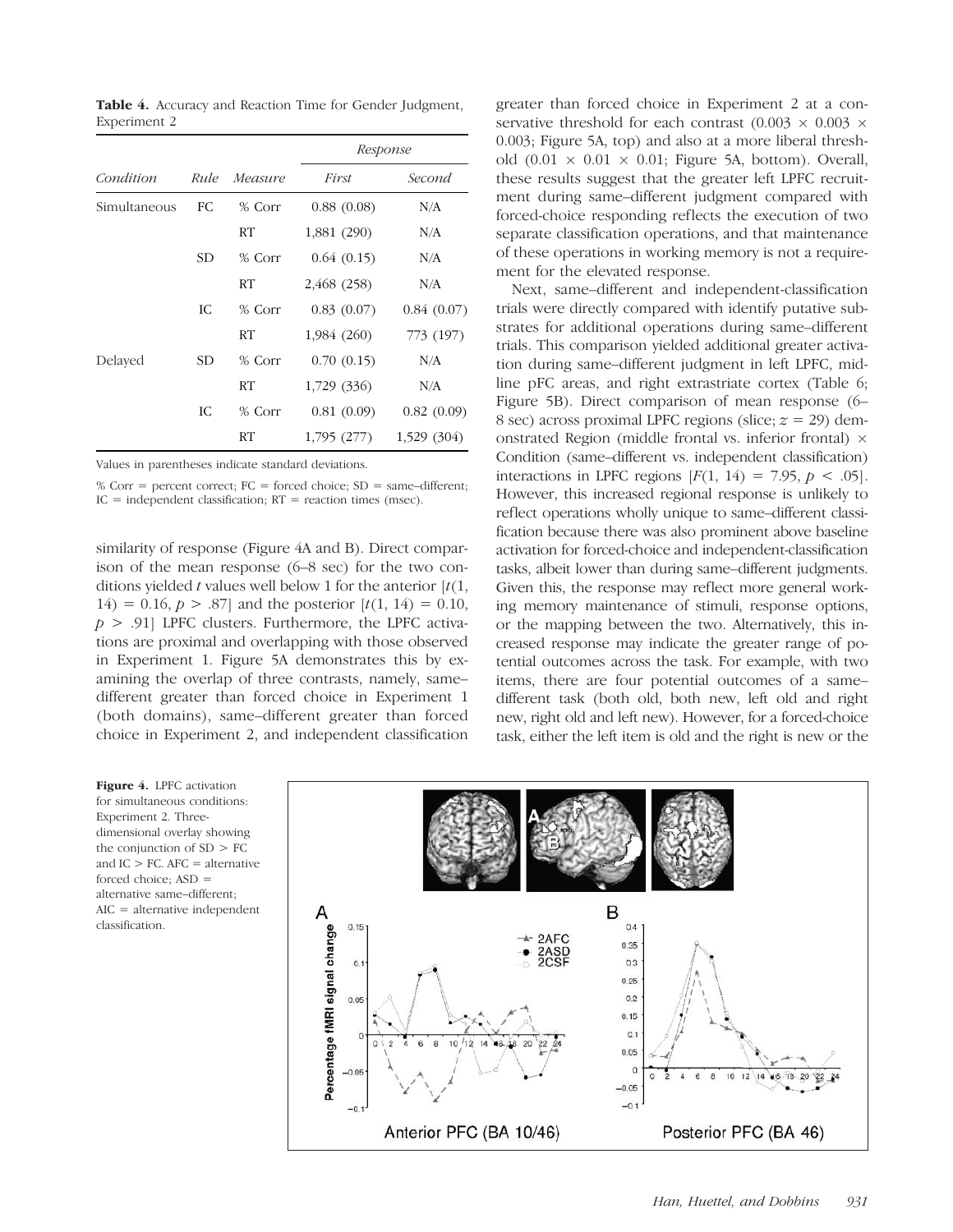| Region                   | ВA    | $\mathcal{X}% _{0}$ | $\mathcal{Y}$ | z                |    | Vox. Z Score |
|--------------------------|-------|---------------------|---------------|------------------|----|--------------|
| Left Hemisphere          |       |                     |               |                  |    |              |
| Superior frontal gyrus   | 6     | $-3$                | 9             | 63               | 53 | 5.81         |
|                          | 6     | $-27$               | 0             | 66               | 37 | 4.71         |
|                          | 6/8   | $-27$               | -9            | 54               | 33 | 4.09         |
| Middle frontal gyrus     | 6/9   | $-39$               | 3             | 39               | 22 | 4.75         |
|                          | 6     | $-48$               | 3             | 48               | 31 | 4.46         |
|                          |       | $-39$               | 18            | 24               | 26 | 4.31         |
|                          | 46    | $-45$               | 36            | 30               | 25 | 4.20         |
|                          | 10    | $-33$               | 48            | 24               | 27 | 3.59         |
| Inferior frontal gyrus   |       | $-45$               | 6             | 24               | 8  | 3.70         |
| Middle occipital gyrus   | 18/19 | $-30$               | $-93$         | $\boldsymbol{0}$ | 78 | 5.24         |
| Inferior occipital gyrus | 18    | $-24$               |               | $-90 -18$        | 75 | 5.31         |
|                          | 18    | $-18$               | $-90$         | $-12$            | 77 | 5.15         |
|                          | 18    | $-3$                | $-90$         | $-12$            | 54 | 4.39         |
| Fusiform gyrus           | 19    | $-30$               | $-75$         | $-18$            | 42 | 4.10         |
| Precuneus                | 7     | $-21$               | $-66$         | 51               | 31 | 3.91         |
| Cuneus                   | 18    | $-18$               | $-105$        | $-6$             | 51 | 4.79         |
|                          | 17    | $-6$                | $-90$         | 3                | 17 | 3.96         |
| Parahippocampal gyrus    | 28    | $^{-21}$            | $-27$         | -6               | 26 | 4.71         |
| Caudate                  |       | $-21$               | $-33$         | 12               | 7  | 3.73         |
|                          |       | $-18$               | $-18$         | 21               | 18 | 3.48         |
| Ventral lateral nucleus  |       | $-12$               | $-18$         | 6                | 10 | 3.30         |
|                          |       | $-12$               | -9            | 12               | 7  | 3.17         |
| Culmen                   |       | -3                  |               | $-72 -18$        | 26 | 4.62         |
|                          |       | $-36$               | $-45$         | $-30$            | 30 | 4.56         |
|                          |       | $-27$               | $-48$         | $-33$            | 23 | 4.30         |
| Declive                  |       | $-42$               |               | $-63 -33$        | 34 | 4.50         |
|                          | 19    | $-18$               |               | $-75 -24$        | 31 | 4.19         |
|                          |       | $-30$               |               | $-63 - 30$       | 24 | 3.97         |
| Right Hemisphere         |       |                     |               |                  |    |              |
| Medial frontal gyrus     | 6     | 6                   | $-6$          | 60               | 30 | 4.76         |
|                          | 32    | 9                   | 21            | 33               | 12 | 3.63         |
| Middle frontal gyrus     | 6     | 27                  | 6             | 69               | 13 | 4.42         |
|                          | 6     | 45                  | $-3$          | 60               | 11 | 3.31         |
| Precentral gyrus         | 4/6   | 39                  | $-15$         | 57               | 23 | 4.77         |
|                          | 6     | 36                  | $-15$         | 72               | 16 | 4.63         |
|                          | 4/6   | 42                  | $-21$         | 69               | 7  | 4.41         |

Table 5. Regions Demonstrating Greater Activation during Same–Different Compared with Forced Choice and Greater Responding during Independent Classification Compared with Forced Choice

Table 5. (continued)

| Region                   | BA    | $\mathcal{X}$  | $\mathcal V$ |                |     | <i>z</i> Vox. <i>Z</i> Score |
|--------------------------|-------|----------------|--------------|----------------|-----|------------------------------|
| Inferior occipital gyrus |       | 24             | $-90$        | -9             | 79  | 4.48                         |
|                          | 18    | 30             |              | $-93 -15$      | 67  | 4.40                         |
|                          | 17    | 6              |              | $-93 -12$      | 45  | 4.50                         |
|                          | 18/19 | 24             |              | $-78$ $-18$    | 64  | 4.39                         |
| Cuneus                   | 18    | 24             | -99          | $-3$           | -78 | 4.53                         |
|                          | 17    | $\mathfrak{Z}$ |              | $-93 -3$       | 31  | 4.16                         |
| Thalamus                 |       | 15             | $-15$        | $\overline{0}$ | 26  | 4.45                         |
|                          |       | 21             | $-27$        | 3 <sup>1</sup> | 21  | 3.82                         |
|                          |       | 21             | $-21$        | 15             | 24  | 3.67                         |
| Culmen                   |       | 42             |              | $-42 -36$      | 15  | 4.23                         |
|                          |       | 30             |              | $-45 - 30$     | 20  | 4.01                         |
|                          |       | 36             |              | $-54$ $-30$    | 14  | 3.73                         |
| Declive/cerebellum       |       | 6              |              | $-75 -21$      | 32  | 4.63                         |
|                          |       | 45             |              | $-57 - 30$     | 14  | 3.79                         |

reverse. If subjects keep such information in working memory, then the same–different tasks would entail a greater maintenance demand.

# Delayed Classification

The primary analysis focused on whether regions demonstrating identical responses during independentclassification and same–different judgments compared with forced choice in the simultaneous runs also showed



Figure 5. Conjunction and differential activation maps for same–different and independent-classification tasks: Experiment 2, simultaneous condition. (A) Conjunction between Experiments 1 and 2 demonstrating greater activation in LPFC during same–different and independent-classifications tasks in comparison to forced-choice judgments. See text for further information. (B) Differential activation between same–different versus independent classification (red) and the regions implicated in conjunction analysis (blue) showing the same level of activation for the tasks.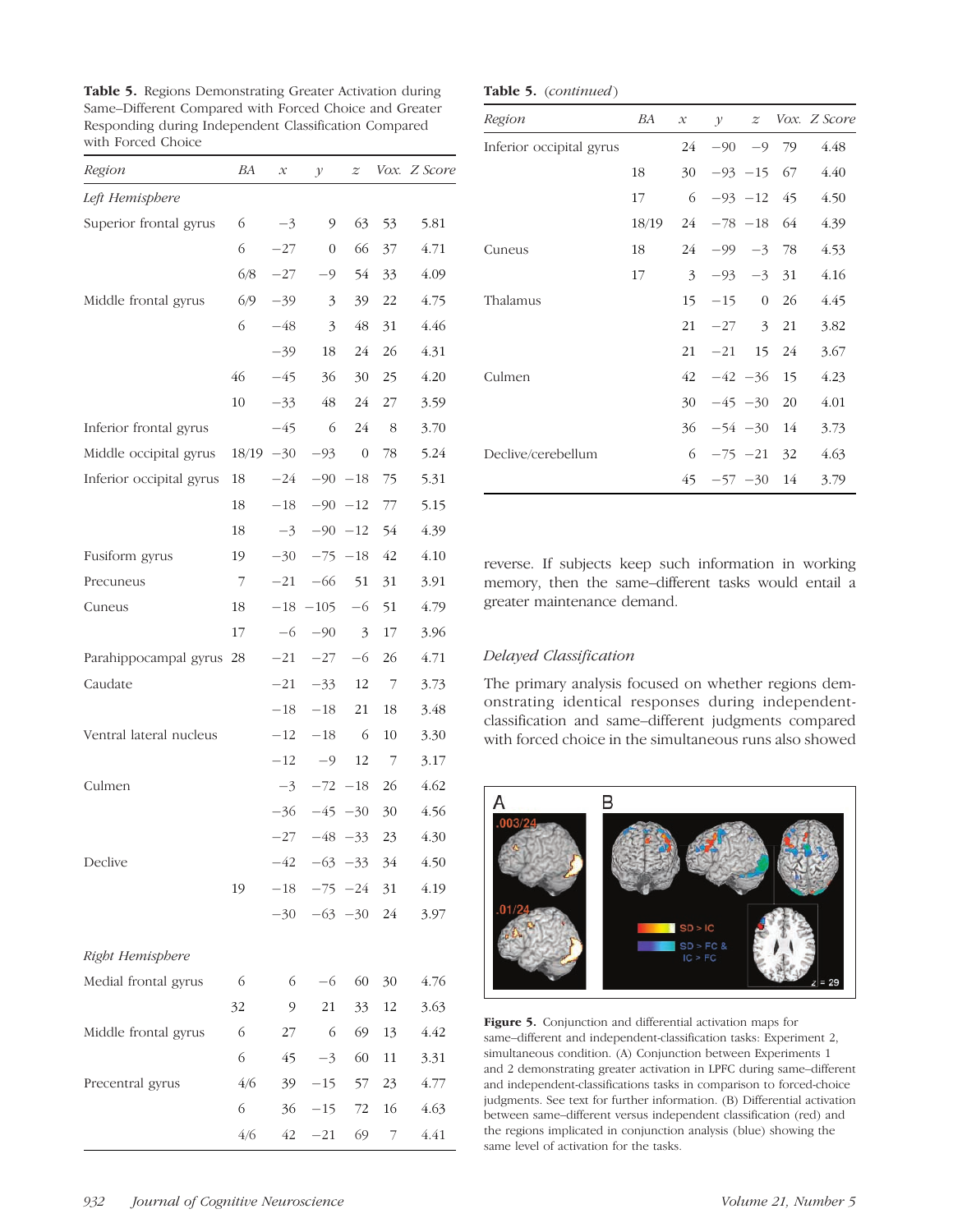|  | Table 6. Regions Demonstrating Greater Activation during |  |  |
|--|----------------------------------------------------------|--|--|
|  | Same–Different versus Independent Classification         |  |  |

| Region                 | BA    | $\mathcal{X}$ | $\mathcal V$ | $\boldsymbol{z}$ |    | Vox. Z Score |
|------------------------|-------|---------------|--------------|------------------|----|--------------|
| Left Hemisphere        |       |               |              |                  |    |              |
| Middle frontal gyrus   | 6     | $-39$         | 9            | 54               | 37 | 3.67         |
|                        | 46    | $-51$         | 27           | 27               | 31 | 3.25         |
|                        | 46    | $-42$         | 27           | 24               | 19 | 3.09         |
|                        | 8/9   | $-45$         | 24           | 42               | 23 | 3.06         |
| Medial frontal gyrus   | 8/6   | $-3$          | 39           | 42               | 28 | 3.27         |
|                        | 8     | -6            | 24           | 51               | 8  | 2.98         |
| Right Hemisphere       |       |               |              |                  |    |              |
| Middle occipital gyrus | 19/37 |               | $39 - 72$    | $\overline{0}$   | 51 | 4.73         |
|                        | 19    |               | $54 - 75$    | $-9$             | 34 | 3.44         |
|                        | 19/37 |               | $57 - 72$    | 3                | 21 | 3.07         |
| Middle temporal gyrus  | 19/37 |               | $42 - 75$    | 9                | 14 | 3.16         |
| Fusiform gyrus         | 37    |               | $42 -66 -18$ |                  | 15 | 3.12         |
| Cuneus                 | 17    |               | $15 - 99$    | $-3$             | 31 | 4.12         |
|                        | 18    |               | $12 -93$     | 12               | 11 | 3.10         |

identical response patterns even with the imposition of a delay period. We extracted time courses from ROIs defined during simultaneous presentation (see Figure 4) to determine whether these regions were also sensitive to an external delay manipulation. Figure 6 shows the extracted response for key regions and suggests several general patterns. First, extrastriate visual areas (BA 18) while showing distinct responses to each stimulus onset were not differentially affected by imposing a delay across 2ASD and 2AIC judgments (Figure 6A). In contrast, left LPFC regions that demonstrated identical responses during 2ASD and 2AIC during simultaneous presentation diverged considerably when a delay demand was imposed (Figure 6B). This tonic elevation of response was not shown in all regions of pFC as demonstrated by a more ventral and posterior pFC region, which similar to visual extrastriate regions did not show a differential response across the tasks with the imposition of a delay (Figure 6C). Finally, Figure 6D shows a motor cortex ROI that demonstrates the expected pattern given the different motor requirements of the two trial types. Namely, this region shows clear responses during both stimulus onsets in the 2AIC, but only a single late response during the 2ASD judgment. Overall, the delayed runs demonstrated that LPFC is tonically en-



Figure 6. Experiment 2: delayed condition. Reconstructed hemodynamic responses for same-different (solid lines) versus independent classification (dotted lines) for representative ROIs. (A) Extrastriate visual areas (BA 18). (B) Left LPFC (BA 46). (C) More posterior LPFC (BA 44). (D) Right motor cortex (BA 6).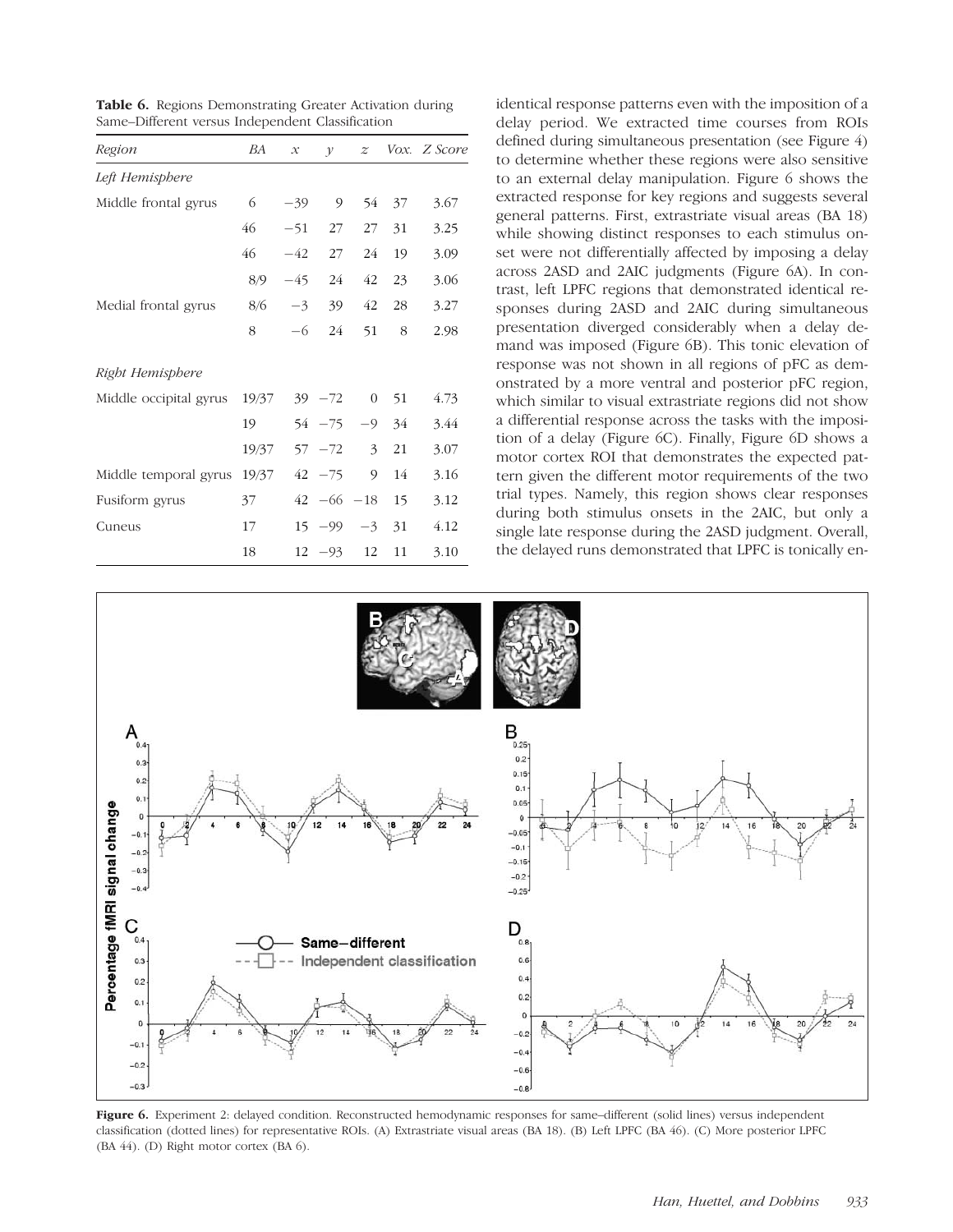gaged when subjects must hold decisions in mind across time. This requirement does not exist on the 2AIC trials, and activation is generally depressed. Thus, this region demonstrates identical responses during simultaneous trials for these two judgment types, yet responses diverge when a delay is imposed and so the region appears sensitive to both the number of criterial classifications required and the need to maintain these when it arises.

# DISCUSSION

The current findings indicate that LPFC activation was closely tied to the number of classifications required by the decision rule, supporting the hypothesis that the activation reflects the execution of criterial classifications during the course of a trial (Dobbins & Han, 2006). In contrast, the activation tracked neither the number of relevant stimulus representations present nor the behavioral difficulty of the trials (Lau, Rogers, Ramnani, & Passingham, 2004). Specifically, during Experiment 1, this region was insensitive to the level of stimulus competition and task difficulty during forced-choice responding. Furthermore, the region responded in a domain-general fashion across verbal memory and perceptual gender discrimination task reflecting a common amodal decision mechanism (Duncan, 2001). Experiment 2 further demonstrated equivalent LPFC responses for a task requiring two overt classifications (independent classification) and one requiring two covert classifications prior to the single overt response (same– different judgment). Consistent with Experiment 1, both tasks showed greater activity than judgments requiring only one classification act (forced choice), further suggesting that criterial classifications per se, whether overt or covert, were driving regional activation.

Despite the current findings, it is important to emphasize that our account is not meant to suggest that competition-induced selection operations are not important. Indeed extant literature suggests that more ventrolateral (Badre, Poldrack, Pare-Blagoev, Insler, & Wagner, 2005; Thompson-Schill et al., 1997) or midline prefrontal (e.g., pre-SMA)/anterior cingulate regions may play a key role in appropriate responding in the face of increased competition among representations or actions (Badre & Wagner, 2004; Kerns et al., 2004), although these regions were not affected by the number of probes in the current design. This null effect may reflect the fact that stimuli in the current design were not associated with prepotent responses. Furthermore, frontal activation near premotor areas  $(\sim$ BA 6/8) has also been reported in several working memory studies manipulating the level of task difficulty (Chein & Fiez, 2001; Fockert, Rees, Frith, & Lavie, 2001). Critically, the current report identifies one specific mechanism that may render one task more difficult than another, namely, the number of intermediate criterial judgments that must be correctly rendered prior to task

completion. Tasks may also differ in perceived or actual difficulty for other reasons, such as the number of stimuli competing for attentional or response selection or the quality of those stimulus representations. The current study and the previous research, thus, suggest that treating difficulty as a unitary explanatory construct is inappropriate and that performance can decline on a task for a host of separable reasons.

The criterial classification account is similar to the notion of ''manipulation'' used in working memory paradigms (D'Esposito et al., 1999). However, it potentially differs in that manipulation, like selection, is also often characterized in a stimulus representation-dependent fashion, with greater manipulation assumed as stimulus numbers increase or as stimuli become increasingly ambiguous. In contrast, the criterial classification account does not directly assume this, and as shown in Experiment 1, performance can markedly decline and stimulus competition increase without greater LPFC recruitment. One way to explain previous findings under this criterial classification account is to assume that the tasks often studied under the rubric of manipulation are those that require the subject to execute numerous covert criterial judgments prior to responding. For example, alphabetic sorting of stimuli is often used during working memory studies (i.e., Han & Kim, 2004; D'Esposito et al., 1999), and such a task clearly requires a series of criterial judgments before arriving at the desired order of stimuli. Critically, although a number of criterial judgments and stimuli are confounded during sorting tasks, the current study demonstrates that they can be effectively disentangled.

Another domain in which LPFC activity has been implicated is individual differences in problem-solving ability (Unterrainer et al., 2004). A general finding is that subjects with higher scores on tests that purportedly measure general intelligence (g) also tend to exhibit greater LPFC activity during demanding cognitive judgments (Gray, Chabris, & Braver, 2003). Similarly, during factor analysis, tasks that load highly on the construct of generalized intelligence evoke more LPFC activity than those that load lowly (Duncan et al., 2000). From a selectionbased perspective, these data would suggest that high "g" individuals excel in the ability to overcome competition, perhaps through top–down biasing of task-relevant representations (Miller & Cohen, 2001) or that high ''g'' tasks are those that induce considerable competition among representations. Instead, under the criterial classification account, these differences would be explained by the ability to render multiple, perhaps interdependent, intermediate classifications during complex decision making. Under the criterial classification account, it is the tendency to exhaustively judge the relevant dimensions prior to responding that would separate the groups.

How might the criterial classification account also accommodate the data where no decision rule manipulation was in place? For example, Henson et al. (2000)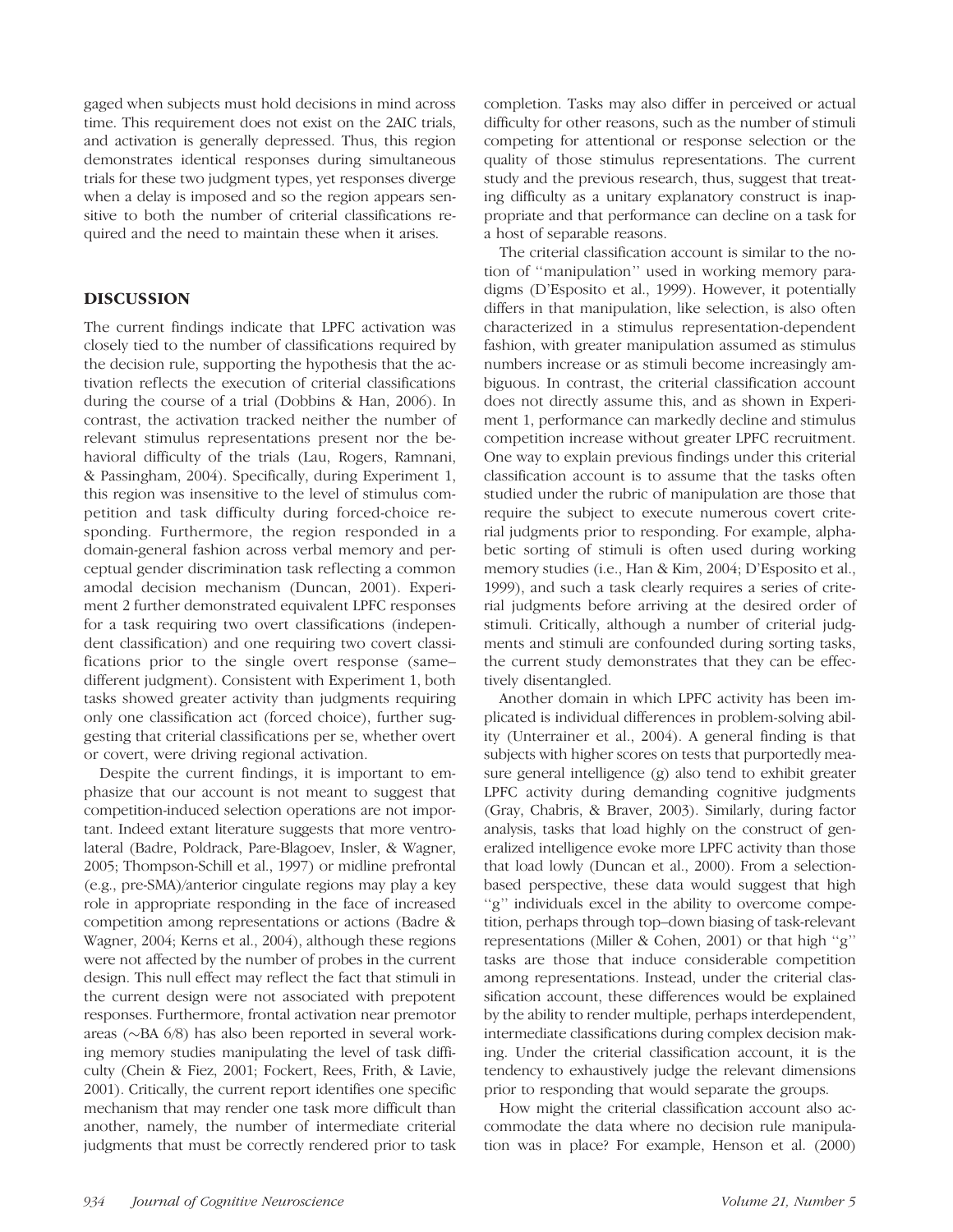suggested that as memory evidence approached the decision criterion, right LPFC would be increasingly engaged, reflecting the greater monitoring demands required under conditions of impoverished memory evidence. This is in essence a selection account in which there is increased competition or ambiguity between the evidence and the criterion representations as memory declines. The data confirmed the monitoring prediction demonstrating increasing LPFC activation with less confident judgments. To accommodate such findings, it is important to stress that because the criterial classification account assumes a direct link between activation and executing criterial judgments, it also predicts increased activation whenever subjects are likely to change the classification judgment about the criterial status of an item. In the case of difficult recognition judgment, one would expect that reclassification of items (albeit covert) would occur more often for low versus high confidence responses, and thus the criterial classification account in fact predicts greater LPFC activity with decreasing confidence. This prediction would be easy to test by allowing subjects to overtly reverse their classifications during testing without penalty. The primary prediction would be that regardless of accuracy, trials with reversed responses would yield greater activity than single responses because the latter reflects two classification operations (see also Barber & Carter, 2004).

This logic also applies to the frequently studied oddball task in which observers either count or overtly classify rare targets enmeshed in a train of nontarget ''standards'' (Huettel & McCarthy, 2004; Casey et al., 2001; Kirino, Belger, Goldman-Rakic, & McCarthy, 2000). A typical finding is that target responses yield greater LPFC activation than nontarget responses, and this difference is amplified as the targets become increasingly rare (i.e., Casey et al., 2001). Again, however, this is precisely what would be predicted if reclassifications yielded more activation than single classifications because rendering targets increasingly rare is likely to promote more erroneous initial classifications. Although researchers examining the oddball task exclude error trials, it is important to note that subjects can covertly reclassify an item prior to overtly responding, and thus similar to the same–different judgment studied here, the critical classification operations can be covert.

Although the criterial classification account better explains the current data than accounts that rely on competition-induced selection, not all aspects of the data are necessarily accommodated. For example, there were no clear differences between same–different judgments rendered for arrays of two versus three probes. If three probe arrays require more classification operations than two probe arrays, one might expect increased activation under the model (Figure 2). However, this fails to take into account that it is only on a minority of trials that subjects should need to classify all three items to correctly determine that an array is ''different.'' Indeed, with random singleton placement, subjects will only need to classify the last item on a third of the trials to correctly conclude that the response should be ''different.'' Unfortunately, given the numerous other factors in the present design, there were insufficient trials to break down the three probe arrays in this fashion and contrast those trials in which the singleton was in the final position versus those trials in which it was in the first or second position. However, this discussion point serves as yet another illustration of the greater specificity of predictions possible under the criterial classification account.

Another potential confusion surrounding the criterial classification account might arise from the finding of the delayed condition in Experiment 2, where activation in LPFC region was elevated in the 2ASD versus 2AIC trials. In contrast, during the simultaneous condition, the activation of 2ASD and 2AIC trials was equivalent in LPFC, and this equivalence was used to argue that it was the number of criterial judgments that drove the region's response. If so, then why is activation elevated during the same–different conditions when a delay is interspersed between probes? Such concerns, however, reflect the tacit assumption that the region can only support one cognitive demand. In contrast, we assume that the region underlies the execution of classifications, and that the secondary need to maintain these classifications for substantial durations also yields a tonic increase in activation (along with other regions). Similar to others (Raye et al., 2007), we assume that the delay-related response reflects the elevated activation in a larger scale interactive network and that this up-regulation is the mechanism by which information about stimuli or rendered classification decisions is kept active. In the case of LPFC, this activity may allow observers to rapidly access what they have already concluded even in the complete absence of the representation that elicited the judgment.

In conclusion, the current data strongly weigh against competition-induced selection accounts of LPFC during decision making. Instead, the pattern of results in LPFC was predicted by assuming that LPFC activation would track the number of criterial classifications rendered during the course of a trial. Unlike selection accounts, which sometimes emphasize the need for cognitive control prior to executing a decision, the current account is more in line with LPFC accounts that stress the role of this region during decision actions (e.g., Lau et al., 2004), although under our account these decision actions can be covert with no motor requirement.

#### Acknowledgments

This work was supported by the National Institute of Mental Health (MH073982 to I. G. D.).

Reprint requests should be sent to Sanghoon Han, Department of Psychology and Neuroscience, Duke University, 9 Flowers Drive, Durham, NC, 27701, or via e-mail: sanghoon.han@ duke.edu.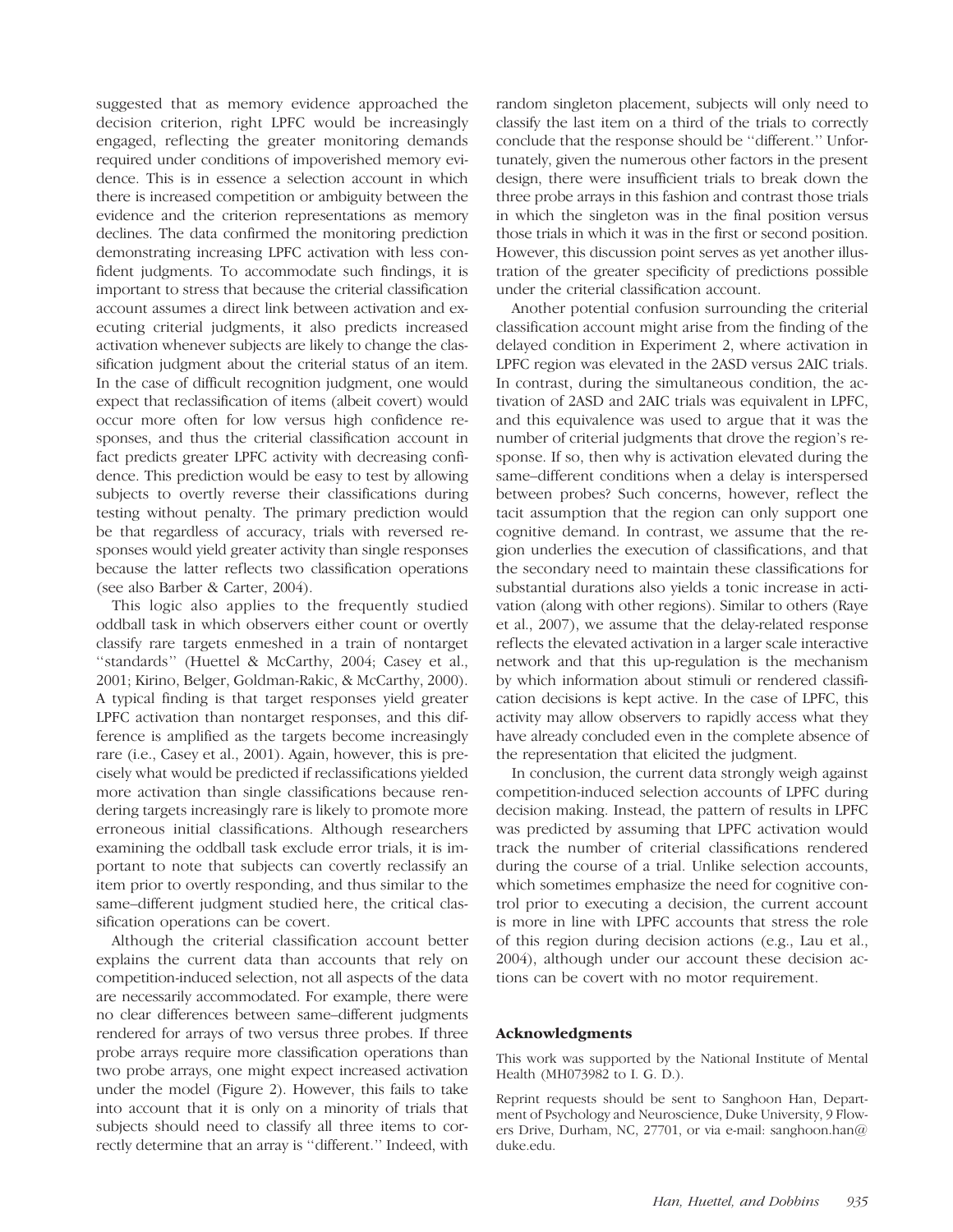#### **Notes**

1. In two thirds of the 2ASD trials, the probes were constructed identically as those used during 2AFC enabling direct comparison. To guard against response biases, we constructed one third of the remaining 2ASD pairs of the same item types (either both old or both new); however, these are not analyzed because they differ in construction from the comparison forcedchoice trials. Similarly, a third of the 3ASD trials included triplets of the same item types (either all old or all new) that were not analyzed. Finally, there were also simple singleton trials during which subjects received a single item and made memory judgments (old?). For brevity and because the numbers of probes could not be matched with the forced-choice and same– different trials, all singleton trials are omitted from the analyses and discussion.

2. It is important to note that any regions identified could reflect either the cognitive domain (memory vs. perception) or the material domain (faces vs. words) or their interaction. Because a key aim of the current study was to emphasize the domain generality of the LPFC response, this was an anticipated limitation of the design, and we simply refer to this contrast as one of domain specificity.

3. Anterior PFC (BA 10) regions, especially frontopolar areas, have been implicated in a wide variety of tasks suggesting a role in subgoal processing, information integration, attention toward internally derived information, and prospective remembering, among others (e.g., Smith, Keramatian, & Christoff, 2007; Reynolds et al., 2006; Braver & Bongiolatti, 2002; Fletcher & Henson, 2001). Although the same–different decision type may require an integration process before arriving at a final response, there were no integration requirements in the independent-classification task. Given that the independentclassification and same–different responses were virtually identical, the activation pattern is more in accord with the classification account predictions. Although the anterior region in Figure 4 straddles BA 10 and BA 46 areas, both regions are treated as lateral PFC given their highly similar response profiles.

# **REFERENCES**

- Badre, D., Poldrack, R. A., Pare-Blagoev, E., Insler, R. Z., & Wagner, A. D. (2005). Dissociable controlled retrieval and generalized selection mechanisms in ventrolateral prefrontal cortex. Neuron, 47, 907–918.
- Badre, D., & Wagner, A. D. (2004). Selection, integration, and conflict monitoring; assessing the nature and generality of prefrontal cognitive control mechanisms. Neuron, 41, 473–487.
- Badre, D., & Wagner, A. D. (2007). Left ventrolateral prefrontal cortex and the cognitive control of memory. Neuropsychologia, 45, 2883–2901.
- Barber, A. D., & Carter, C. S. (2004). Cognitive control involved in overcoming prepotent response tendencies and switching between tasks. Cerebral Cortex, 15, 899–912.
- Barch, D. M., Braver, T. S., Nystrom, L. E., Forman, S. D., Noll, D. C., & Cohen, J. D. (1997). Dissociating working memory from task difficulty in human prefrontal cortex. Neuropsychologia, 35, 1373–1380.
- Braver, T. S., & Bongiolatti, S. R. (2002). The role of frontopolar prefrontal cortex in subgoal processing during working memory. Neuroimage, 15, 523–536.
- Braver, T. S., Cohen, J. D., Nystrom, L. E., Jonides, J., Smith, E. E., & Noll, D. C. (1997). A parametric study of prefrontal cortex involvement in human working memory. Neuroimage, 5, 49–62.
- Brett, M., Anton, J.-L., Valabregue, R., & Poline, J.-B. (2002). Region of interest analysis using and SPM toolbox. Paper presented at the 8th International Conference on Functional Mapping of the Human Brain, Sendai, Japan.
- Budson, A. E., Dodson, C. S., Vatner, J. M., Daffner, K. R., Black, P. M., & Schacter, D. L. (2005). Metacognition and false recognition in patients with frontal lobe lesions: The distinctiveness heuristic. Neuropsychologia, 43, 860–871.
- Bunge, S. A., Hazeltine, E., Scanlon, M. D., Rosen, A. C., & Gabrieli, J. (2002). Dissociable contributions of prefrontal and parietal cortices to response selection. Neuroimage, 17, 1562–1571.
- Cabeza, R., Dolcos, F., Prince, S. E., Rice, H. J., Weissman, D. H., & Nyberg, L. (2003). Attention-related activity during episodic memory retrieval: A cross-function fMRI study. Neuropsychologia, 41, 390–399.
- Carter, C. S., Braver, T. S., Barch, D. M., Botvinick, M. M., Noll, D., & Cohen, J. D. (1998). Anterior cingulate cortex, error detection, and the online monitoring of performance. Science, 280, 747–749.
- Casey, B., Forman, S. D., Franzen, P., Berkowitz, A., Braver, T. S., Nystrom, L. E., et al. (2001). Sensitivity of prefrontal cortex to changes in target probability: A functional MRI study. Human Brain Mapping, 13, 26–33.
- Chein, J., & Fiez, J. (2001). Dissociation of verbal working memory system components using a delayed serial recall task. Cerebral Cortex, 11, 1003–1014.
- D'Esposito, M., Postle, B., Ballard, D., & Lease, J. (1999). Maintenance versus manipulation of information held in working memory: An event-related fMRI study. Brain and Cognition, 41, 66–86.
- Dobbins, I. G., Foley, H., Schacter, D. L., & Wagner, A. D. (2002). Executive control during episodic retrieval: Multiple prefrontal processes subserve source memory. Neuron, 35, 989–996.
- Dobbins, I. G., & Han, S. (2006). Isolating rule- versus evidence-based prefrontal activity during episodic and lexical discrimination: A functional magnetic resonance imaging investigation of detection theory distinctions. Cerebral Cortex, 16, 1614–1622.
- Duncan, J. (2001). An adaptive coding model of neural function in prefrontal cortex. Nature Reviews Neuroscience, 2, 820–829.
- Duncan, J., Seitz, R. J., Kolodny, J., Bor, D., Herzog, H., Ahmed, A., et al. (2000). A neural basis for general intelligence. Science, 289, 457–460.
- Endl, W., Walla, P., Lindinger, G., Lalouschek, W., Barth, F., Deecke, L., et al. (1998). Early cortical activation indicates preparation for retrieval of memory for faces: An event-related potential study. Neuroscience Letters, 240, 58–60.
- Fleck, M. S., Daselaar, S. M., Dobbins, I. G., & Cabeza, R. (2006). Role of prefrontal and anterior cingulate regions in decision-making processes shared by memory and nonmemory tasks. Cerebral Cortex, 16, 1623–1630.
- Fletcher, P. C., & Henson, R. N. A. (2001). Frontal lobes and human memory. Brain, 124, 849–881.
- Fockert, J., Rees, G., Frith, C., & Lavie, N. (2001). The role of working memory in visual selective attention. Science, 291, 1803–1806.
- Gray, J. R., Chabris, C. F., & Braver, T. S. (2003). Neural mechanisms of general fluid intelligence. Nature Neuroscience, 6, 316–322.
- Han, S.-H., & Kim, M.-S. (2004). Visual search does not remain efficient when executive working memory is working. Psychological Science, 15, 623–628.
- Hayama, H., Johnson, J., & Rugg, M. D. (in press). The relationship between the right frontal old/new ERP